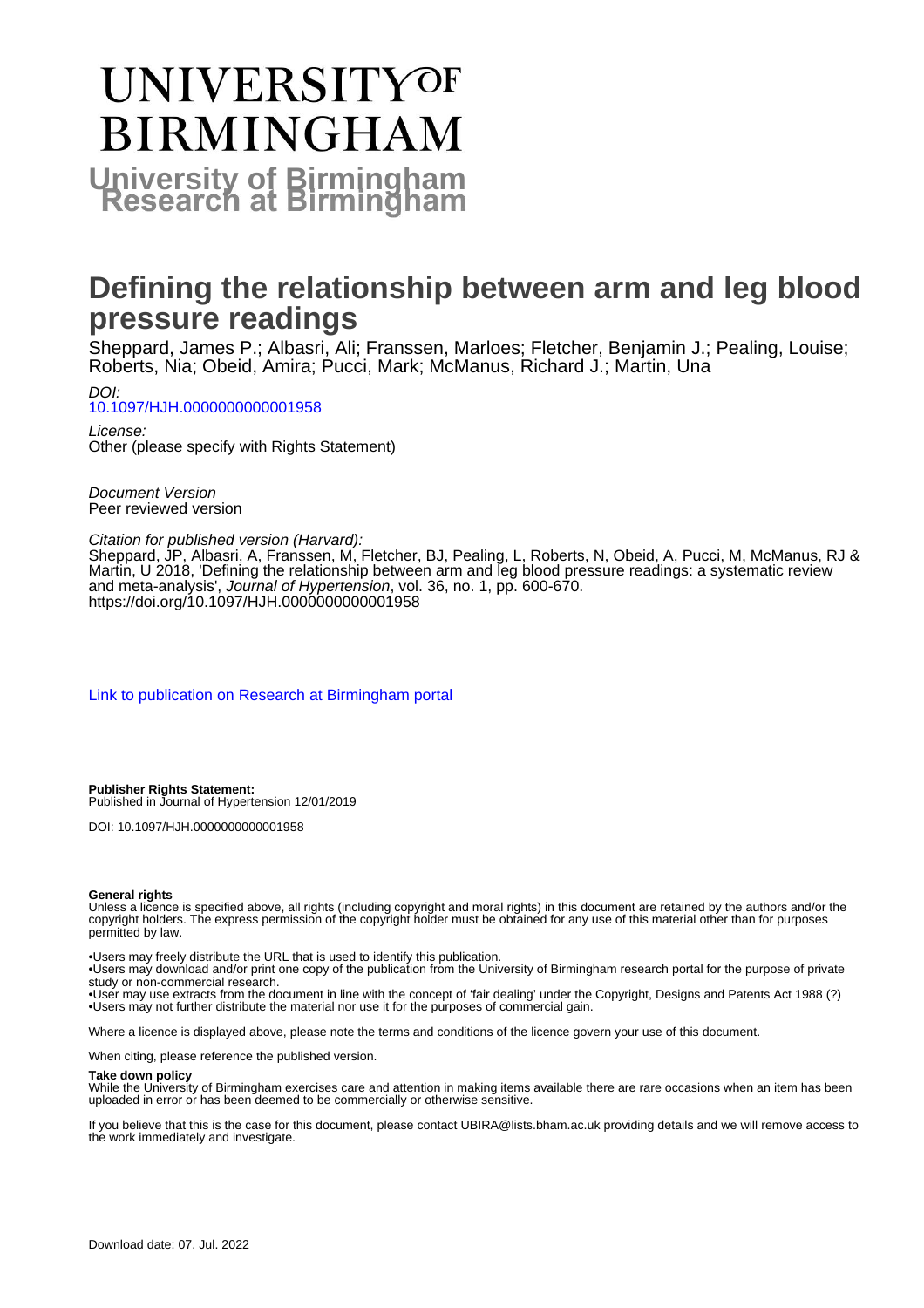#### **Defining the relationship between arm and leg blood pressure readings: a systematic review and meta-**

## **analysis**

- *Arm-leg blood pressure difference*
- James P SHEPPARD, $^{a,b,c}$  Ali ALBASRI, $^a$  Marloes FRANSSEN, $^a$  Ben FLETCHER, $^a$  Louise PEALING, $^a$  Nia ROBERTS, $^d$
- 5 Amira OBEID,<sup>e</sup> Mark PUCCI,<sup>e</sup> Richard J MCMANUS<sup>a,c</sup> and Una MARTIN<sup>c,f</sup> on behalf of the British and Irish
- Hypertension Society
- 
- 8 <sup>a</sup>Nuffield Department of Primary Care Health Sciences, University of Oxford, Oxford, UK
- 9 british and Irish Hypertension Society, Young Investigator working party
- 10 <sup>c</sup>British and Irish Hypertension Society, Blood pressure measurement working party
- 11 <sup>d</sup>Bodleian Library, University of Oxford, UK
- 12 <sup>e</sup>Queen Elizabeth Hospital, Birmingham, UK
- 13 <sup>f</sup>University of Birmingham, Birmingham, UK
- 
- **Corresponding author:** James P Sheppard
- **Email:** [james.sheppard@phc.ox.ac.uk](mailto:james.sheppard@phc.ox.ac.uk)
- **Telephone:** +44 1865 617192
- **Address:** Nuffield Department of Primary Care Health Sciences, Radcliffe Observatory Quarter, University of
- Oxford, Oxford, OX2 6GG, UK
- 

- **Word count:** 5,244 (including references but excluding title page, abstract, tables and figures)
- **Number of tables:** 2
- **Number of figures:** 4
- **Number of appendices:** 15

## **Funding**

- JS, AA, RJMcM and LP receive funding from the National Institute for Health Research (NIHR) Collaboration
- 28 for Leadership in Applied Health Research and Care Oxford at Oxford Health NHS Foundation Trust. JS also
- receives funding from the NIHR School for Primary Care Research and was previously funded by an NIHR
- Professorship held by RJMcM (NIHR-RP-R2-12-015). The views and opinions expressed are those of the
- authors and do not necessarily reflect those of the NHS, NIHR, or the Department of Health.
- 

## **Conflicts of interest**

The authors report no relevant conflicts of interest.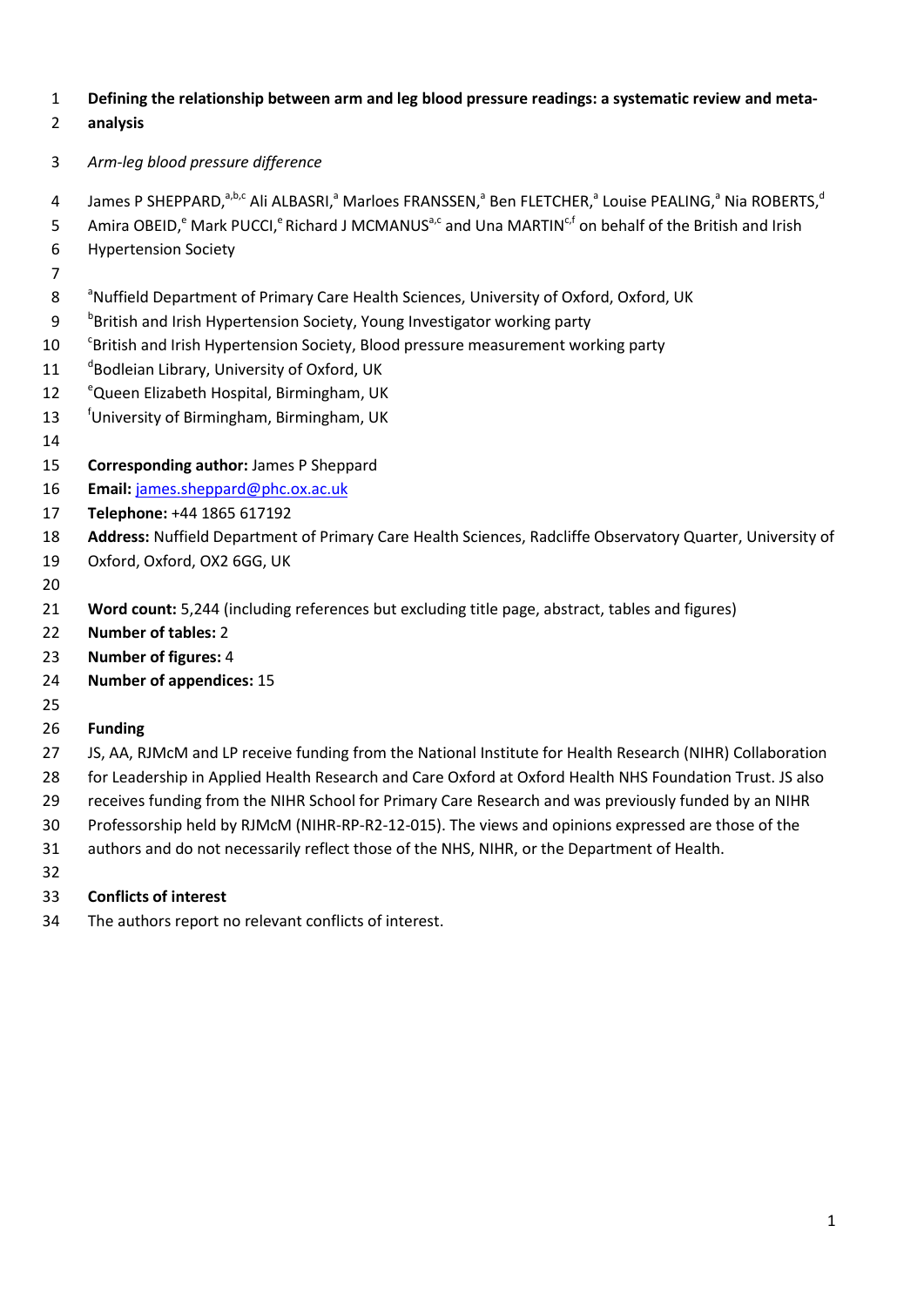## **Abstract**

### 

- **Objectives:** To define the relationship between arm and leg blood pressure to inform the interpretation of leg blood pressure readings in routine clinical practice where arm readings are not available.
- **Methods:** Systematic review of all existing studies comparing arm and leg blood pressure measurements. A
- search strategy was designed in MEDLINE and adapted to be run across six further databases. Articles were
- deemed eligible for inclusion if they measured and reported arm and leg blood pressure taken in the supine
- position and/or the difference between the two. Mean values for arm-leg blood pressure difference and measures of precision (95% confidence intervals [CI] or standard deviation) were extracted and entered
- into a random-effects meta-analysis.
	- **Results:** A total of 887 articles were screened and 44 were included in the descriptive analyses, including
	- 9,771 patients. In the general population, ankle systolic blood pressure was 17.0 mmHg (95%CI 15.4 to 21.3
	- mmHg) higher than arm blood pressure in the supine position. For diastolic blood pressure, there was no
	- difference between arm and ankle blood pressure (-0.3 mmHg, 95%CI -1.5 to 1.0 mmHg). In patients with
	- vascular disease, systolic blood pressure was -33.3 mmHg (95%CI -59.1 to -7.6 mmHg) lower in the ankle
	- compared to the arm.
	- **Conclusions:** This is the first review to provide empirical data defining the difference between blood
	- pressure in the arm and leg in the general population. Findings suggest a diagnostic threshold of 155/90
	- mmHg could be used for diagnosing hypertension when only ankle measurements are available in routine practice.
	-

**Word count:** 250 (250 limit)

 

## **Condensed abstract** (100 words)

- This study systematically reviewed all existing studies comparing arm and leg blood pressure
- measurements. Mean values for arm-leg blood pressure difference were entered into a random-effects
- meta-analysis. Based on a total of 44 included studies and 9,771 patients, ankle systolic blood pressure was
- 17.0 mmHg (95%CI 15.4 to 21.3 mmHg) higher than arm blood pressure in the general population. For
- diastolic blood pressure, there was no difference. These findings suggest a diagnostic threshold of 155/90
- mmHg could be used for diagnosing hypertension when only ankle measurements are available in routine
- practice.
- 

**Key words:** Ankle blood pressure, calf blood pressure, arm-leg blood pressure difference, hypertension,

diagnostic threshold, meta-regression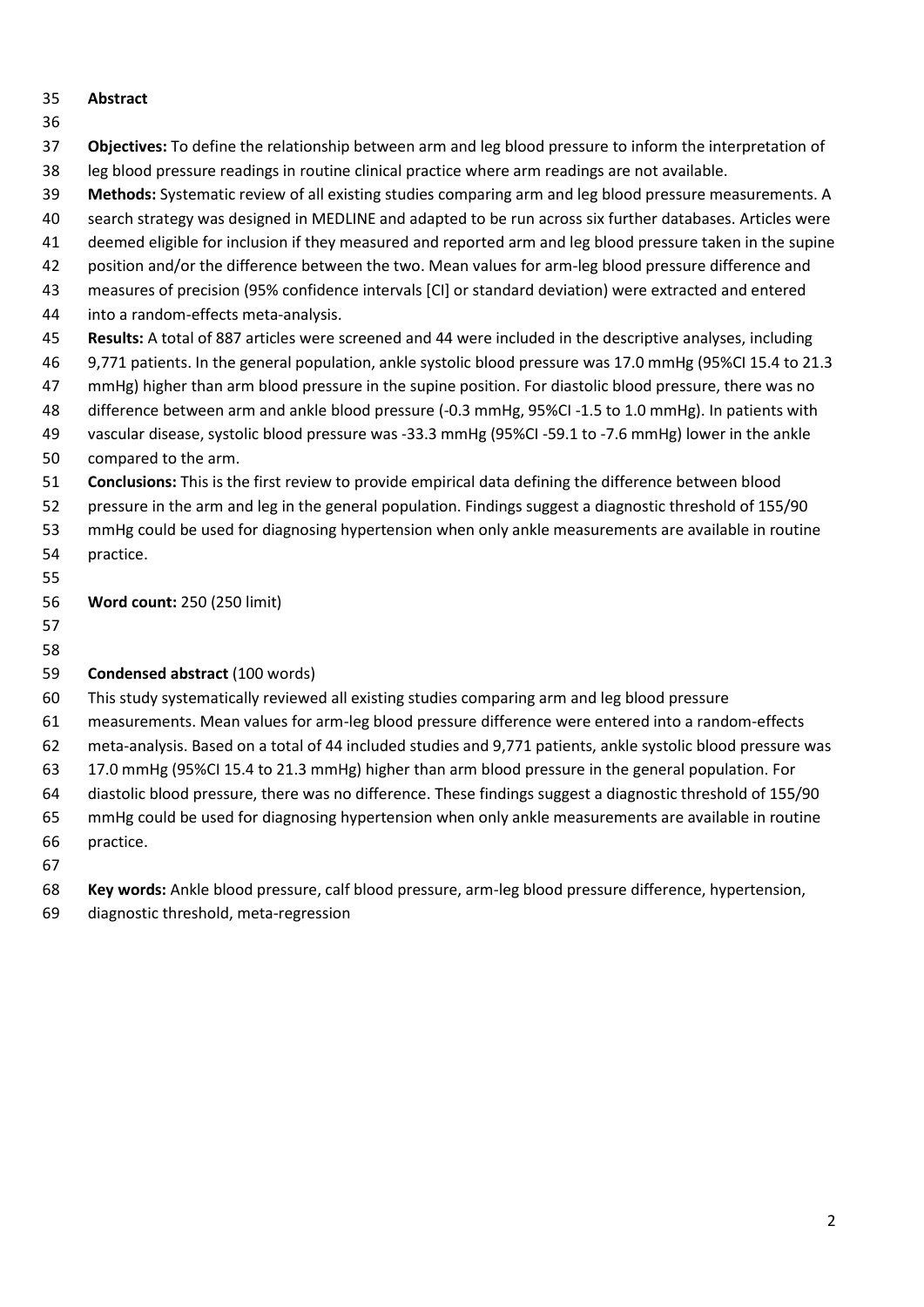#### **Introduction**

- Blood pressure is normally measured on the upper arm,[1] but occasionally this is not possible for a variety
- of reasons that prevent placement of the cuff, for example, the presence of fractures, wounds, vascular
- access devices, morbid obesity, surgical procedures, limb deformities and amputations. Additionally, blood
- pressure measurement may be inaccurate in the presence of bilateral subclavian artery stenosis, such as
- that which can occur with Takayasu's arteritis[2] or atherosclerosis.[3] In these circumstances,
- measurement of blood pressure on the leg may be necessary but currently, there are no clinical guidelines
- to guide measurement technique or interpretation.
- 
- A number of previous studies have compared blood pressure readings made in the leg to those in the upper
- arm.[4-6] However, these studies have examined different populations using varying measurement
- techniques, so it is unclear what standard blood pressure difference between upper and lower limbs should
- be expected. It is also unclear how diagnostic and treatment thresholds should be adjusted when leg blood
- 83 pressure measurements are relied upon to guide treatment. One previous study has suggested that in the
- absence of vascular disease, an elevated ankle systolic blood pressure of >175 mmHg should be considered
- 85 abnormal, based on the risk of cardiovascular disease (CVD). [7] However, it is not clear whether this is
- equivalent to the 140 mmHg threshold used for brachial blood pressure.[1]
- 

This study aimed to systematically review the literature and summarise existing evidence describing 1)

89 appropriate methods of leg blood pressure measurement and 2) the relationship between arm and leg

 blood pressure, to provide recommendations on how leg measurements should be interpreted in routine clinical practice.

- 
- 
- **Methods**
- *Design*

Systematic review aiming to capture all existing studies comparing arm and leg blood pressure

- measurements in the same patients. Mean values for arm-leg blood pressure difference and measures of
- precision (95% confidence intervals [CI], standard deviation [SD] or 95% limits of agreement) were
- extracted and entered into a random-effects meta-analysis.
- 
- *Search strategy*

A scoping search was carried out to identify background literature and provide an estimate of the volume

- of literature on the topic. The search strategy was originally designed in the MEDLINE database (for search
- terms, see appendix) and was adapted to be run across the following databases: CINAHL (EBSCO), The
- Cochrane (Wiley) CENTRAL Register of Controlled Trials, EMBASE (Ovid), MEDLINE In Process (Ovid), Science
- Citation Index Expanded & Conference Proceedings Citation Index Science and the ZETOC (Mimas)
- database.
- 
- No date limits were applied to the searches, although animal studies, letters, comments and review articles
- were excluded. Furthermore, it was not possible to assess non-English language articles (due to resource
- limitations). In addition to searches of electronic databases, reference lists of included studies were
- checked to identify any further relevant papers. Searches were conducted in August 2016.
- 
- *Selection criteria*
- All studies were screened by at least two reviewers (JS, AA, MF or BF) at each stage of screening.
- Disagreements were resolved with a third reviewer. Articles were selected for data extraction based on the
- following inclusion criteria: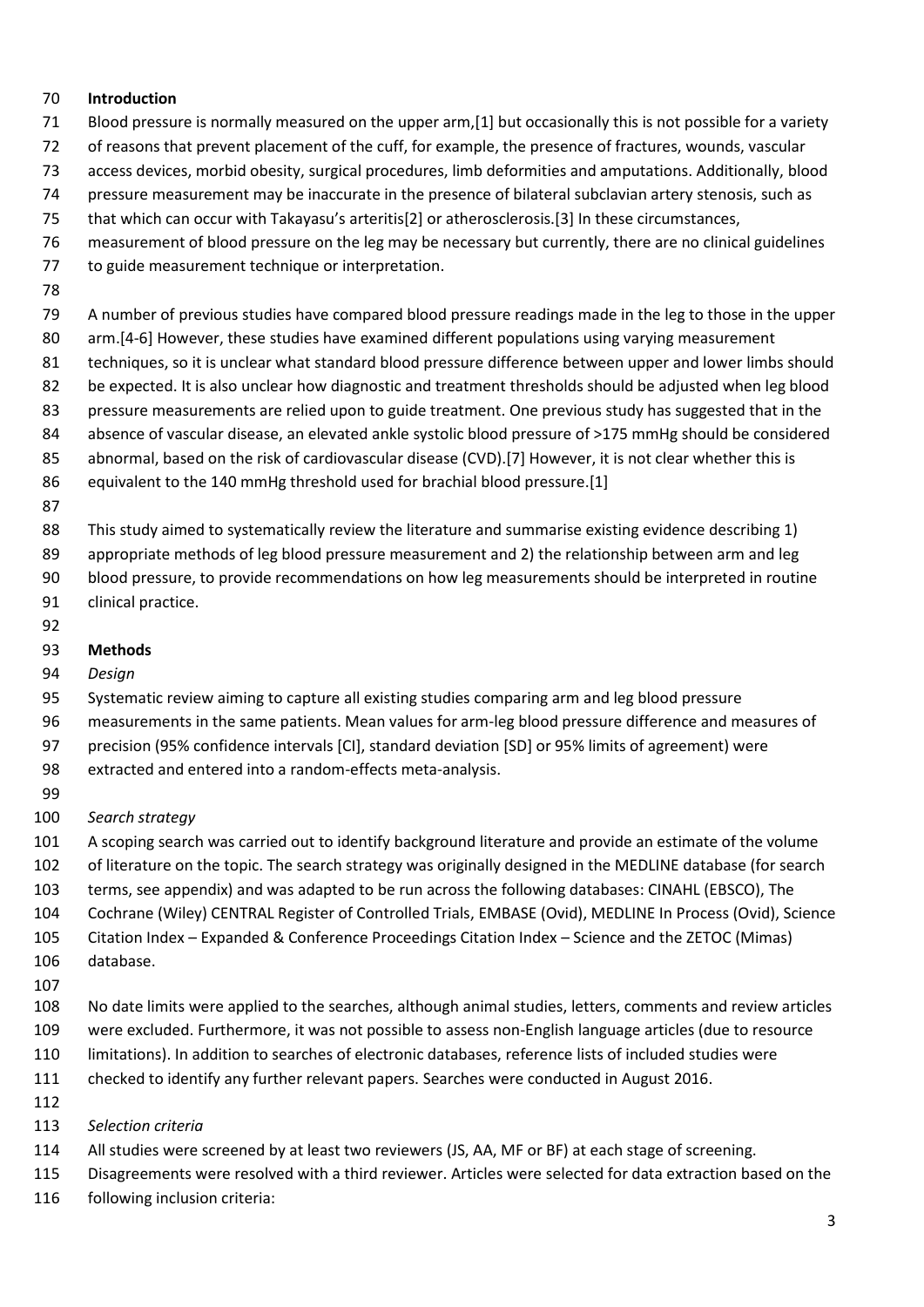- Measure arm blood pressure - Measure leg blood pressure 119 - Estimate the difference between arm and leg blood pressure and provide a measure of precision for this estimate (95% CIs, SD, 95% limits of agreement) 121 - Readings taken either simultaneously or sequentially within the same clinic visit 122 - Cross-sectional, cohort or randomised controlled trial study design 123 - Describe method of arm and leg blood pressure measurement in sufficient detail that it could be repeated 125 - Include primary data
	-

## Studies were excluded from data extraction if they:

- 128 Examined assessments made in a non-clinical or pharmacy setting
- 129 Studied patients aged <18 years or who were pregnant
- *Data collection*

Data were extracted by four reviewers (JS, AA, BF and LP) who all initially examined 10% of included articles

- and resolved discrepancies prior to commencing data extraction in the rest of the studies. Data were
- extracted using a pre-defined data extraction sheet (see online appendix). Data relating to the definition
- and method of measurement of arm and leg blood pressure, along with mean values for each, mean
- difference and an estimate of precision were extracted. In addition, any information about the setting and
- sample population were recorded, including patient demographics, prescribed medication and history of
- cardiovascular disease events or risk factors.

## *Assessment of methodological quality*

- As part of the data extraction, the methodological quality and risk of bias of individual studies was
- assessed. This quality assessment covered domains of selection bias, detection bias, accuracy of
- measurement, analysis and confounding using a combination of questions from the QUADAS-2[8] and
- CASP[9] checklists for assessment of cohort studies. For sensitivity analyses, studies fulfilling the majority of
- quality domains (>4 domains) were deemed high quality. Those with unclear reporting or failing to fulfil the
- majority of quality domains were deemed low or moderate quality.
- 
- *Outcome measures*
- The primary outcome of this review was to compare the mean difference between blood pressure
- measured in the arm and leg in the supine position. Leg blood pressure was defined by readings taken in
- the ankle, calf or thigh and readings from each location were considered separately. Secondary outcomes
- were to define this difference in population subgroups (patients with high cardiovascular disease risk or
- history of vascular disease) and by method of measurement (sequential/simultaneous), arm blood pressure
- level and age. Further, this review aimed to describe the different approaches to measuring leg blood
- pressure and arm/leg blood pressure difference in order to inform future clinical guidance on this
- procedure.
- 

## *Data synthesis*

- Descriptive statistics were used to summarise included study characteristics. Blood pressure measurement
- techniques were described qualitatively. The primary outcome was examined in a random-effects meta-
- analysis of mean arm-leg blood pressure difference, considering comparisons with ankle, calf and thigh
- readings separately. Where mean difference was not published, it was estimated from the mean and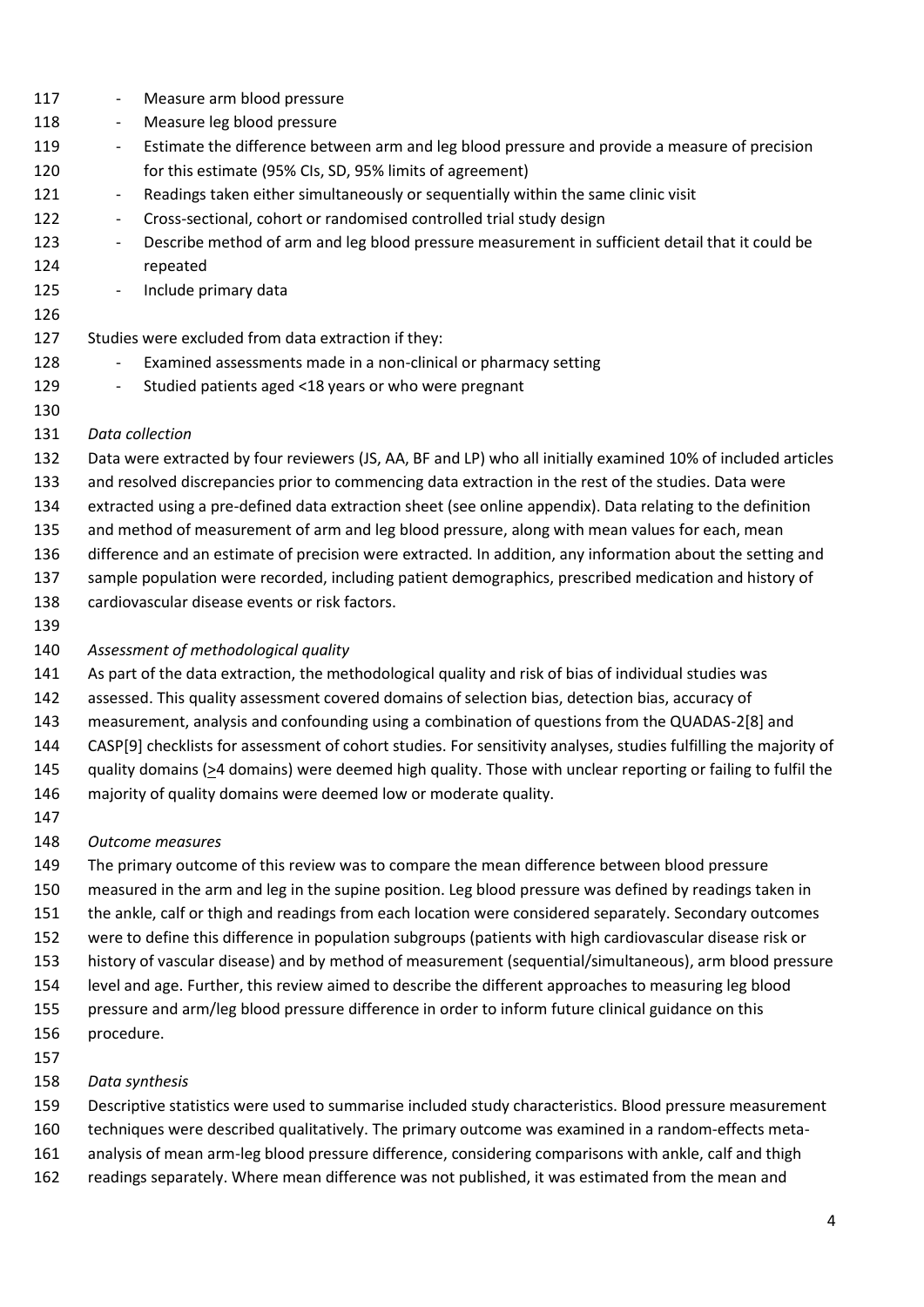- standard deviation of values in the arm and leg. Analyses focused on measurements taken in the supine
- position. Where the position of measurement was unclear, it was assumed that readings were taken in the
- supine position and comparisons were included in the analysis. Heterogeneity was summarised using I-
- squared statistics.
- 
- Data are presented according to measurement technique where feasible. Sub-group analyses were
- conducted focusing on populations at high risk of cardiovascular disease, those with a history of vascular
- disease and by measurement device to explore possible sources of heterogeneity. Meta-regression was
- undertaken to examine the possible association between arm-ankle blood pressure difference and mean
- arm blood pressure and age.
- 
- Sensitivity analyses were conducted using a fixed effects model to examine the assumption of random effect in the primary analysis. Further sensitivity analyses explored:
- 176 1) the impact of study quality on the primary outcome (with moderate and low quality studies excluded)
- 2) excluding studies which did not measure both systolic and diastolic blood pressure in the same patients or those which did not use either auscultation or a validated upper arm device.
- 3) the difference in arm-ankle blood pressure as a percentage of the arm blood pressure (arm-ankle blood pressure difference divided by arm blood pressure)
- Screening was conducted using Covidence (Vertitas Health Innovation Ltd, Melbourne, Australia) and all analyses were undertaken in STATA version 13.1 (MP parallel edition, StataCorp, Texas, USA). Data are presented as proportions of the total study population, means with standard deviation or 95% confidence intervals unless otherwise stated.
	-

## **Results**

## *Description of included studies*

- A total of 887 articles were screened after exclusion of duplicates (figure 1). Of the 340 full text articles assessed for eligibility, 44 were included in the final descriptive analyses. Included studies examined a total
- of 9,771 patients, just under half were female (46%) and the mean age ranged from 30 to 74 years (table 1).
- 193 Populations were heterogeneous with some including patients with a history of hypertension, diabetes, chronic kidney disease and cardiovascular disease (table 1), conducted in a variety of settings (eTable 1, online appendix).
- 
- The methodological quality of included studies was mixed (table 2). Most studies avoided inappropriate exclusions and measured the outcome variables appropriately. However, the method of participant selection was rarely described and it was difficult to judge whether the intended population had been captured in the majority of studies.
- 
- There was no consistent method or standardised approach for measuring the arm-leg blood pressure difference. Studies compared blood pressure measured over the brachial artery to readings taken on the ankle, calf, foot or thigh, using a variety of measurement techniques and devices (eTable 3). These included standard auscultatory and oscillometric sphygmomanometers, Doppler probes and mercury strain-gauge plethysmography. Most studies (n=35/44) clearly stated that readings were taken with patients in the 207 supine position and simultaneous readings were more common than sequential readings (18 studies vs. 16 studies [10 studies did not state the order of readings]; eTables 2 and 3, online appendix).
-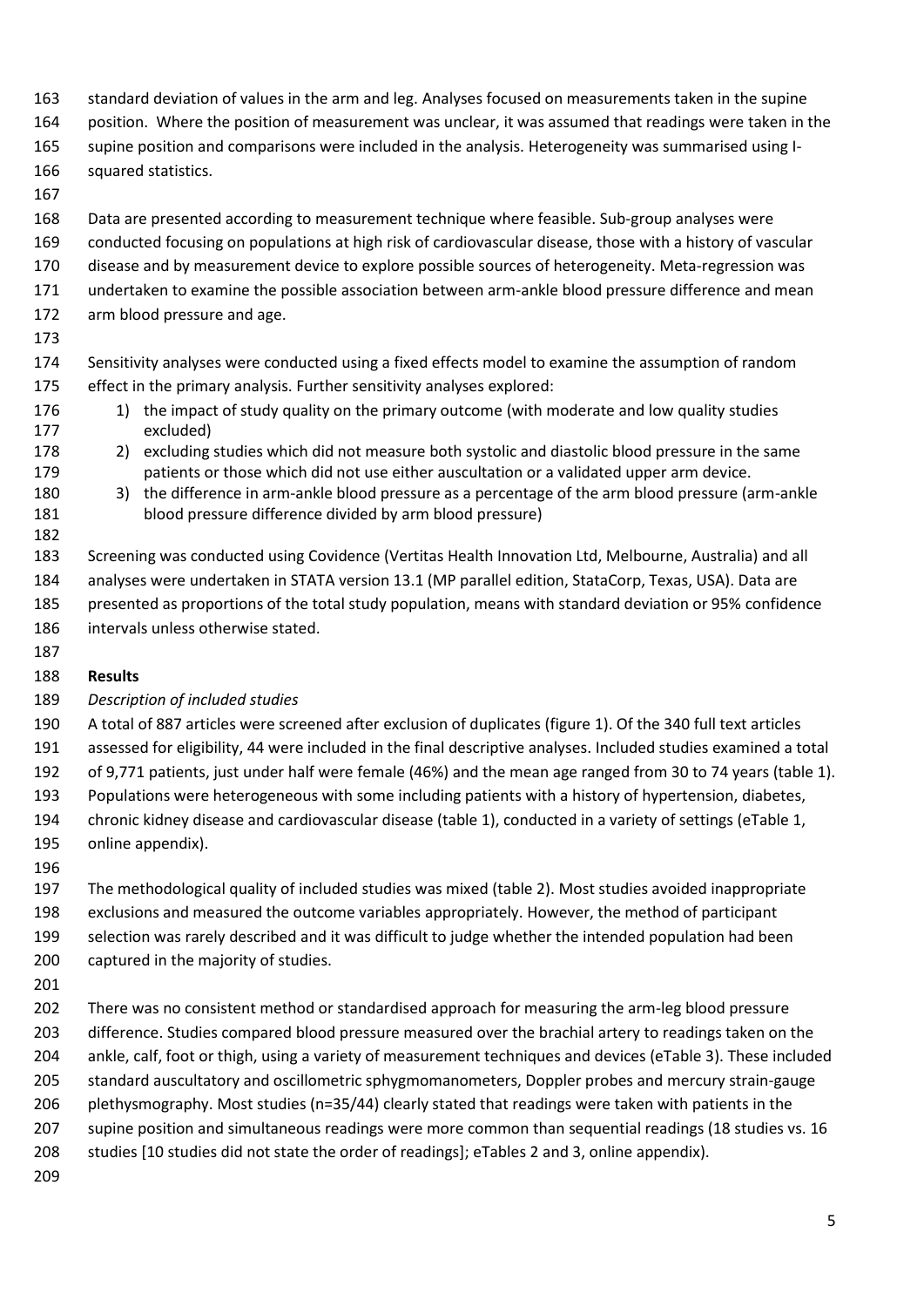#### *Primary outcome*

- *Ankle-arm difference in a supine position*
- 212 In the general population, ankle systolic blood pressure was 17.0 mmHg (95% CI 15.4 to 21.3 mmHg) higher
- than arm blood pressure, and this difference was consistent whether blood pressure was measured
- simultaneously (18.3 mmHg, 95% CI 17.1 to 19.5 mmHg) or sequentially (16.1 mmHg, 95% CI 13.4 to 19.0
- 215 mmHg; figure 2). Overall heterogeneity was significant  $(l^2=95.1\%; p<0.001)$  and was not reduced in
- subgroups examining simultaneous or sequential measurements. For diastolic blood pressure, there was no
- difference between arm and ankle blood pressure (-0.3 mmHg, 95% CI -1.5 to 1.0 mmHg; figure 3). Once
- again this was unaffected by whether readings were taken simultaneously (-1.2 mmHg, 95% CI -2.8 to 0.3
- mmHg) or sequentially (1.9 mmHg, 95% CI -3.9 to 7.7 mmHg), and there was significant heterogeneity
- 220 across studies ( $l^2$ =93.6%; *p*<0.001).
- 

#### *Calf/thigh-arm differences in supine position*

- Average calf systolic blood pressure was higher than arm blood pressure, but the mean difference was not 224 as large as arm-ankle differences (10.1 mmHg, 95% CI 4.5 to 15.6 mmHg;  $l^2$ =94.8; *p*<0.001; eFigure 1, online
- appendix). There was no difference between arm and calf diastolic blood pressure (0.2 mmHg, 95% CI -1.5 226 to 1.8 mmHg;  $l^2$ =99.1;  $p$ <0.001). There were not enough studies in similar populations to provide pooled
- estimates of the arm-thigh blood pressure difference.
- 

#### *Secondary outcomes*

- In patients with a history of cardiovascular disease, ankle systolic blood pressure was lower than arm blood
- pressure (-33.3 mmHg, 95% CI -59.1 to -7.6 mmHg; figure 4), although there was significant variation
- 232 depending on the disease type ( $l^2$ =99.1%;  $p$ <0.001). Focusing on patients with high risk of cardiovascular
- disease did not affect the point estimates for arm-ankle systolic or diastolic blood pressure difference,
- compared to the general population, or reduce the overall heterogeneity observed (eFigure 2, online
- appendix). Sub-group analyses by measurement device used for ankle measurements did not reduce the
- observed heterogeneity within groups (eFigure 3, online appendix). No association was observed between
- arm-ankle blood pressure difference and mean arm blood pressure or age (figure 5).
- 

#### *Sensitivity analyses*

- Sensitivity analyses were undertaken examining arm-ankle blood pressure difference in the general
- 241 population assuming fixed effects and found similar findings to the primary analyses (eFigures 4 and 5,
- online appendix). Exclusion of studies deemed to be of moderate or low quality had no impact on the point
- estimates for arm-ankle blood pressure difference, but did reduce the observed heterogeneity between
- 244 studies making simultaneous comparisons, albeit remaining significant ( $l^2$ =77.4%; p=0.001; eFigures 6 and
- 245 7). Exclusion of studies which did not measure both systolic and diastolic pressures in the same patients
- had no impact on the main study findings (eFigure 8). Exclusion of studies which did not use auscultation or
- 247 a validated upper arm device did not affect the point estimates for arm-ankle blood pressure difference,
- 248 but it did reduce the observed heterogeneity ( $l^2$ =38.4%; p=0.150 [systolic comparison] eFigure 9;  $l^2$ =42.7%;
- *p*=0.175 [diastolic comparison] eFigure 10). Examining the difference in arm-ankle blood pressure as a
- percentage of the arm blood pressure gave similar findings to the primary analysis, with systolic blood
- pressure in the ankle being 12.9% (95% CI 11.5% to 14.3%) higher than in the arm (eFigure 11).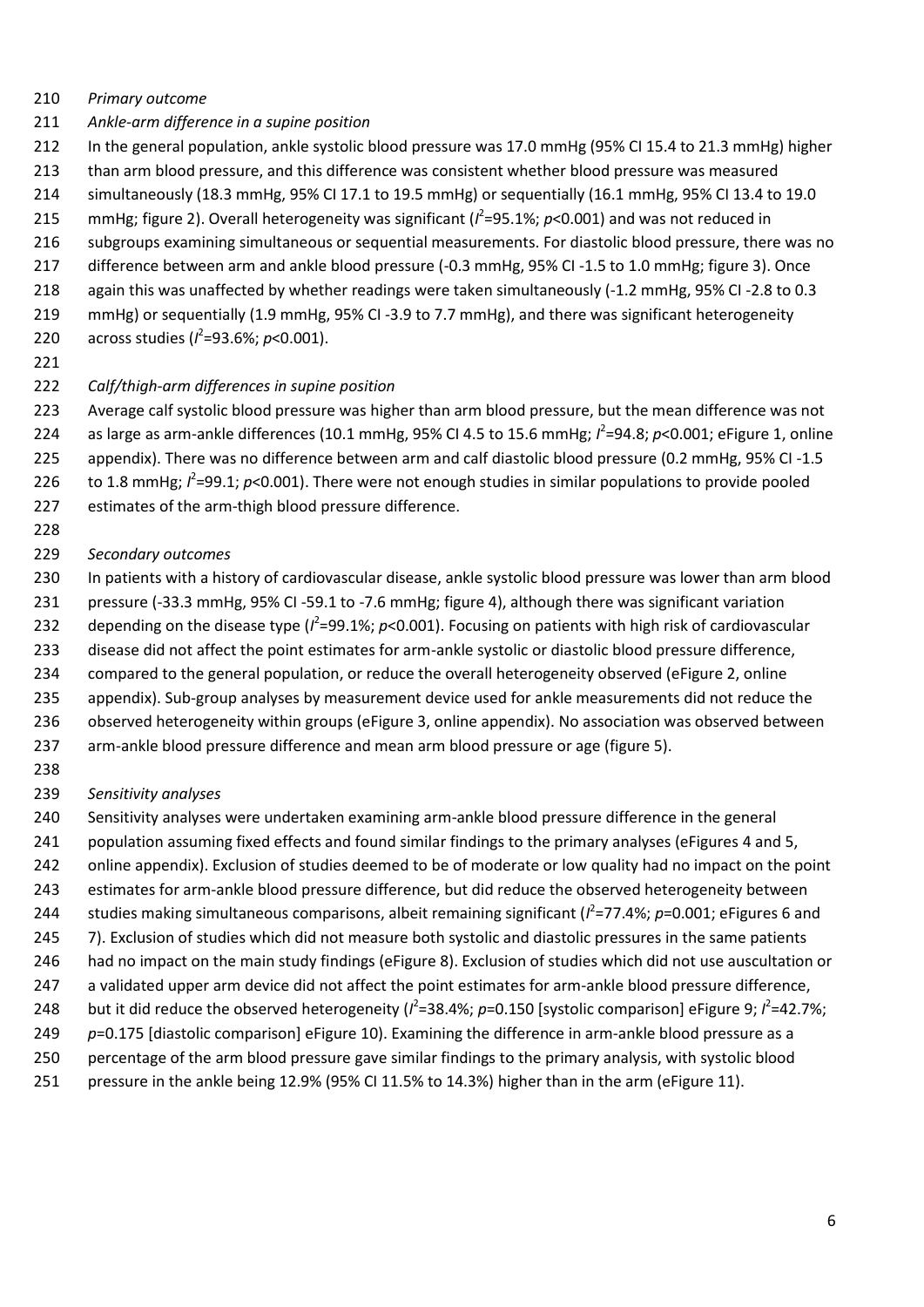#### **Discussion**

#### *Summary of findings*

This is the first systematic review to examine studies comparing blood pressure measured in the arm to

- measurements taken in the leg and provides average differences to guide interpretation in routine clinical
- practice. In a general population measured in a supine position, readings taken in the ankle were found to
- be between 16-18 mmHg higher than those taken in the arm, and this was unaffected by whether
- measurements were taken simultaneously or sequentially. These data suggest clinicians should consider
- adding 15 mmHg to the systolic treatment threshold for hypertension (giving a threshold of 155/90mmhg)
- when using ankle measurements rather than readings taken in the arm.
- 

#### *Strengths and limitations*

 This large systematic review followed a pre-specified protocol (see online appendix) and utilised a comprehensive search of seven relevant databases to capture all potential studies examining the difference between arm and leg blood pressure. Pre-defined inclusion/exclusion criteria were applied to each article identified in the search and a total of 44 relevant articles were included in the final review. Unfortunately, it was not possible to locate further potentially eligible articles, despite visiting the British Library to locate them. Other articles had to be excluded because they were written in non-English language and there were insufficient resources to translate them for screening. Despite this, the consistent direction and magnitude 270 of differences observed in a large number of included articles suggest that even if some of these papers had 271 provided relevant data, the overall findings of the study would have likely remained the same.

273 It was possible to pool data for meta-analysis in the present study, however there was significant heterogeneity across studies so caution should be exercised when interpreting the results. Subgroup and sensitivity analyses by cardiovascular disease history, cardiovascular disease risk, measurement method/device and methodological quality did not sufficiently explain the observed variation, although 277 exclusion of studies not using auscultation or a validated upper arm device did reduce some the observed heterogeneity, suggesting this may have been a contributing factor. Although age has previously been shown to affect the magnitude of arm-ankle blood pressure difference,[5] meta-regression by age revealed no such association in the present data. Other factors contributing towards the observed heterogeneity might include the blood pressure device and model used, number of readings taken and the observer making the measurement (e.g. doctor, nurse, researcher), all of which were likely to have varied across the included studies.

 Since this study examined only aggregate data, it was not possible to study arm-leg blood pressure difference at different blood pressure levels for individual patients. However, meta-regression by mean arm blood pressure, and sensitivity analyses of the arm-ankle difference as a percentage of the arm blood pressure suggested no relationship exists. Whilst the aim of this study was to define the average arm-leg blood pressure difference for occasions where measurement in the arm is not possible, we cannot rule out 290 the possibility that such a difference would be greater in the absence of limbs, due to the effects of changing resistance and altered reflection points.

#### *Comparison with previous literature*

 Whilst there are many previous studies which have measured arm and leg blood pressure in the same patient, most focus on estimating ankle-brachial index for detection of underlying vascular disease.[10-14] Few studies have set out to measure the arm-leg blood pressure difference in the general population to aid interpretation of leg measurements in clinical practice. One study by Gong *et al.,*[5] showed in 948 patients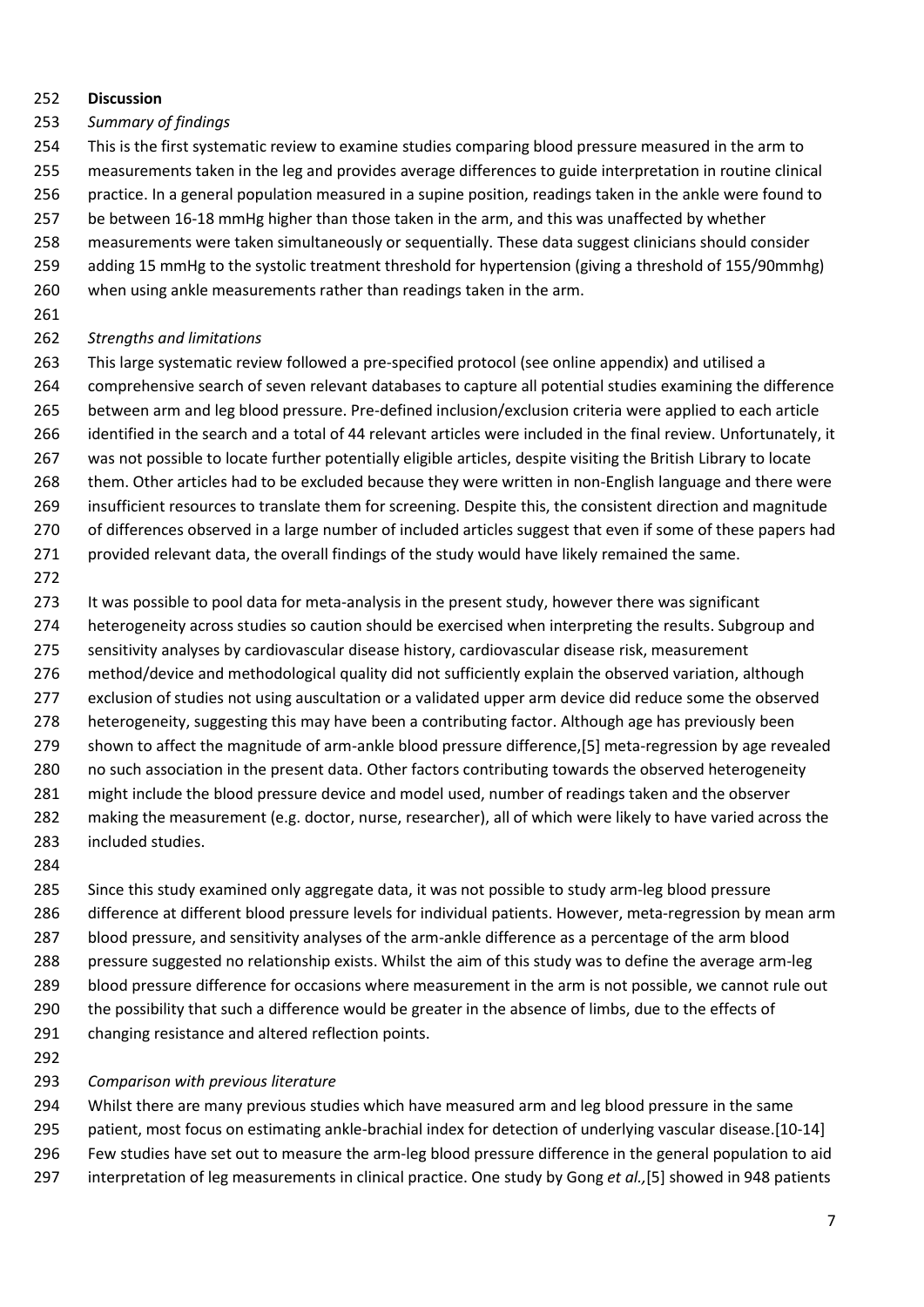that blood pressure was 17.4 mmHg (95% CI 16.7 to 18.1 mmHg) higher when measured in the ankle than when measured in the arm, findings which are consistent with the present review.

#### *Implications for clinical practice*

 Current clinical guidelines pay little attention to measurement of blood pressure in the leg and there is no guidance on the most appropriate method of measurement.[1] The present study found no agreed measurement protocol for estimating leg blood pressure across studies. Generally, older studies used Doppler probes and strain-gauge plethysmography techniques.[15-19] Newer studies using validated oscillometric sphygmomanometers found similar arm-leg blood pressure differences to those using other devices[4, 5, 10], although the statistical heterogeneity across studies was reduced. When measuring arm- leg blood pressure differences, for example in the assessment of peripheral vascular disease, the present data suggest similar differences can be observed using sequential versus simultaneous methods. This approach is likely to be more clinically acceptable when assessing patients, particularly where resources limit the use of blood pressure monitors capable of connecting to two cuffs. Previous studies suggest that like the arms, an inter-ankle difference may be associated with an increased risk of mortality and so using readings from the leg which provides the higher value may be important.[20]

 The present study found the mean difference between leg and arm blood pressure when measured in a supine position to be 17/0 mmHg (ankle) and 10/0 mmHg (calf). Using the traditional 140/90 mmHg threshold for hypertension,[21] these differences translate into a diagnostic threshold of 155/90 mmHg for ankle blood pressure and 150/90 mmHg for calf blood pressure. This is in contrast to the 175 mmHg threshold previously suggested by Hietanen *et al.*,[7] which was based on risk of subsequent cardiovascular morbidity and mortality. Since there are no trials of treatment based on leg blood pressure, it is logical to use thresholds which are equivalent to those used for the arm readings, which are underpinned by a large body of evidence.[22] The slightly more conservative difference of 15 mmHg recommended here would ensure maximum sensitivity albeit with reduced specificity for true hypertension. The lack of difference in diastolic arm-leg blood pressure appears to support the concept of pressure amplification: systolic pressure increases with greater distance toward the periphery, but there is little change in diastolic pressure. This may suggest caution is warranted in using oscillometric monitors optimised for analysing brachial pressure as the relationship between mean and systolic pressure may differ in the lower limb.

 It should be noted that all blood pressure readings examined in this study were taken in the supine position, whereas in previous blood pressure lowering trials (which have established diagnostic thresholds), readings are usually taken in the sitting position.[22] It is unclear what impact this would have on the proposed thresholds, since some studies suggest arm blood pressures measured in the sitting position are higher than readings taken in the supine position,[23, 24] whereas others suggest no difference[24] or higher readings in the supine position.[25, 26] Our sensitivity analyses suggest that blood pressure measured in the ankle (in the supine position) was, on average, 12.9% higher than that in the arm (in the supine position); this would equate to an equivalent diagnostic threshold based on sitting readings of 158/90 mmHg, assuming the relative differences are the same in both positions. Given this debate, we recommend that physicians use the proposed threshold with caution, particularly when initiating new treatment in patients who are found to be close to the diagnostic threshold. In addition, given that ankle and calf blood pressures are likely to be significantly lower in patients with vascular occlusive diseases, it may be advisable that further investigation is considered in patients with apparently low ankle systolic blood pressure readings, despite the presence of cardiovascular risk factors such as diabetes, renal disease or cardiovascular disease.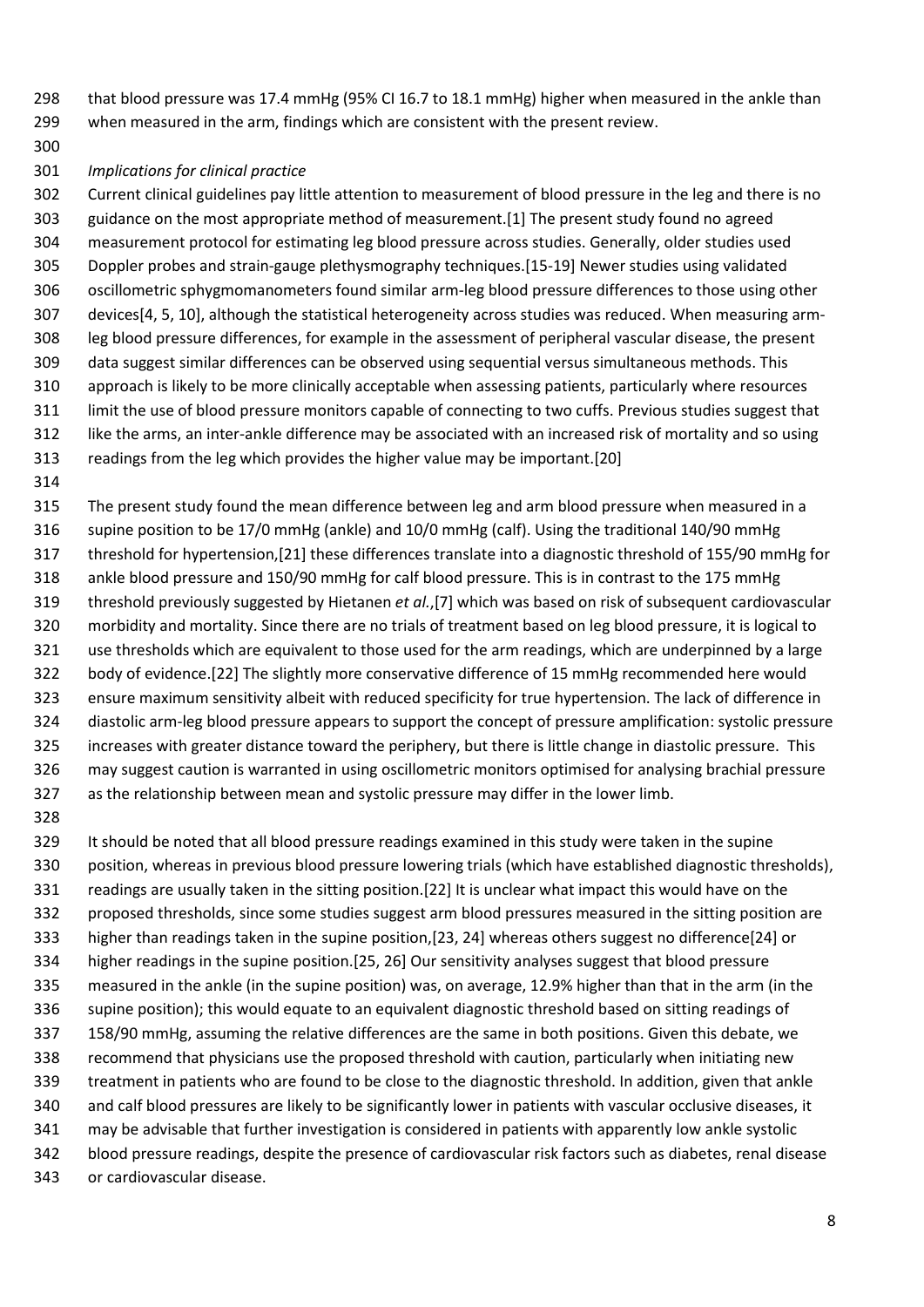- For the assessment of leg blood pressure alone (when no arm blood pressure measurement is possible) the
- 345 results from this review suggest that ankle blood pressure measured in a supine position using the dorsalis
- pedis artery may be the most clinically appropriate leg measurement given the paucity of data in the
- arm/calf and arm/thigh comparisons. In addition, ankle measurements are less likely to cause discomfort
- than calf or thigh measurements and the cuff will be easier to fit, particularly in obese patients. Data from
- the primary studies included in this review did not consistently report the number of repeat readings taken
- in the ankle, with only 11/30 studies reporting this information at all (eTable 3). The vast majority of studies
- comparing arm-ankle blood pressure took measurements in the ankle with the patient in the supine
- position, with a 5-10 minute rest period prior to measurement.
- 
- Given the lack of detailed reporting on leg blood pressure measurement methods, it is not possible to make further specific recommendations regarding measurement protocols. No oscillometric BP monitors have specifically been validated for leg measurements and the use of ambulatory readings for diagnosis will not be possible in patients who need to have leg blood pressure measurements. The use of auscultation may present practical difficulties with placement of the stethoscope and use of Doppler "return to flow" will only give a systolic reading. Further work should aim to determine the optimal leg blood pressure
- measurement protocol to aid the clinical utility of this paper's findings.
- 
- *Conclusions*
- This review is the first to provide empirical data for defining the difference between blood pressure in the arm with blood pressure measured in the ankle or calf. It suggests that in the general population, clinicians
- should expect systolic readings which are at least 15 mmHg higher than those taken in the arm in the
- supine position. A diagnostic threshold of 155/90 mmHg could therefore be used for diagnosing
- hypertension when relying on ankle measurements alone.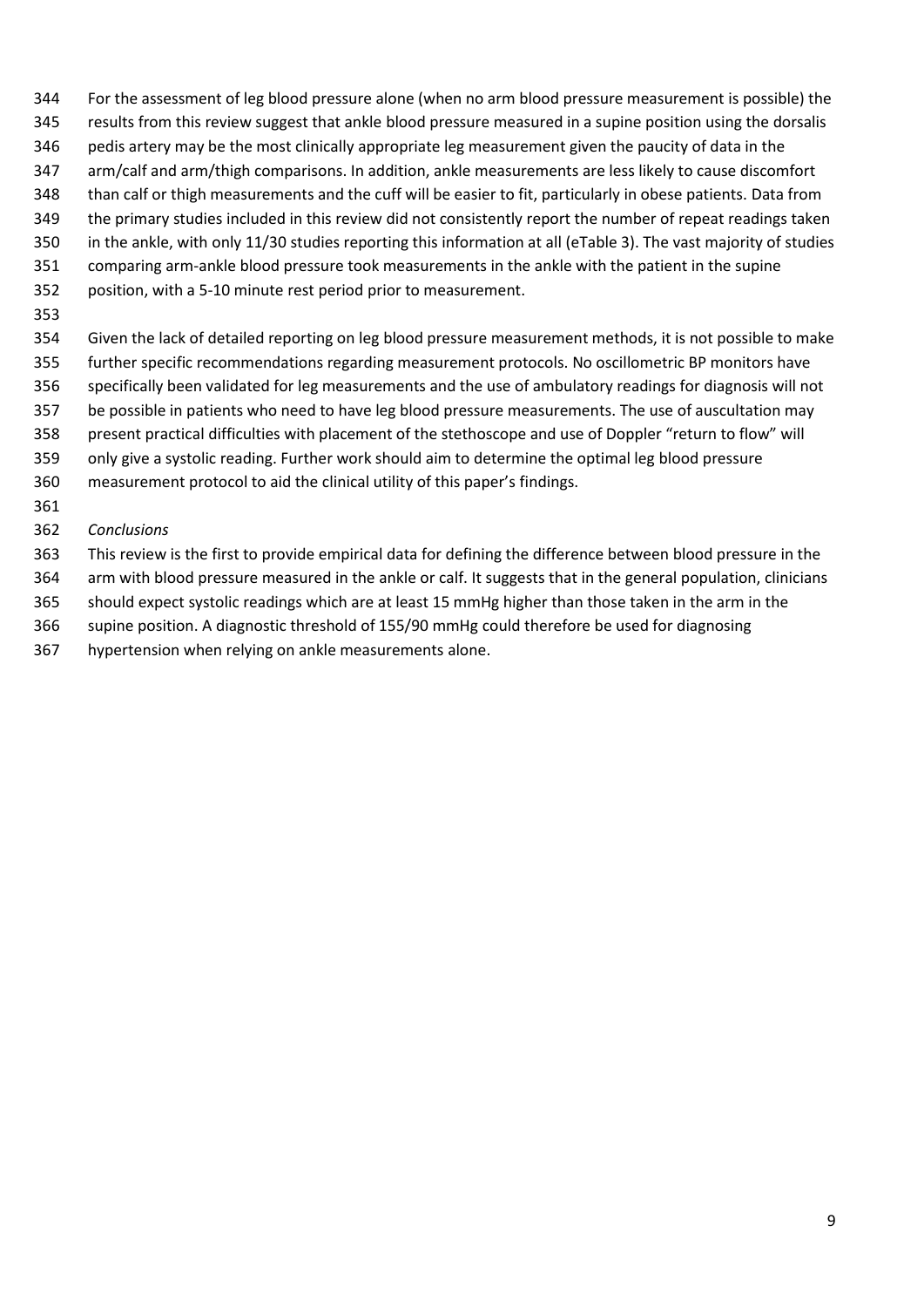## **Acknowledgements**

- The authors would like to thank the British and Irish Hypertension Society Blood Pressure Measurement
- Working Party, in particular Dr Chris Clark, Dr Peter Lacy and Dr Philip Lewis for their helpful comments and
- advice on the manuscript.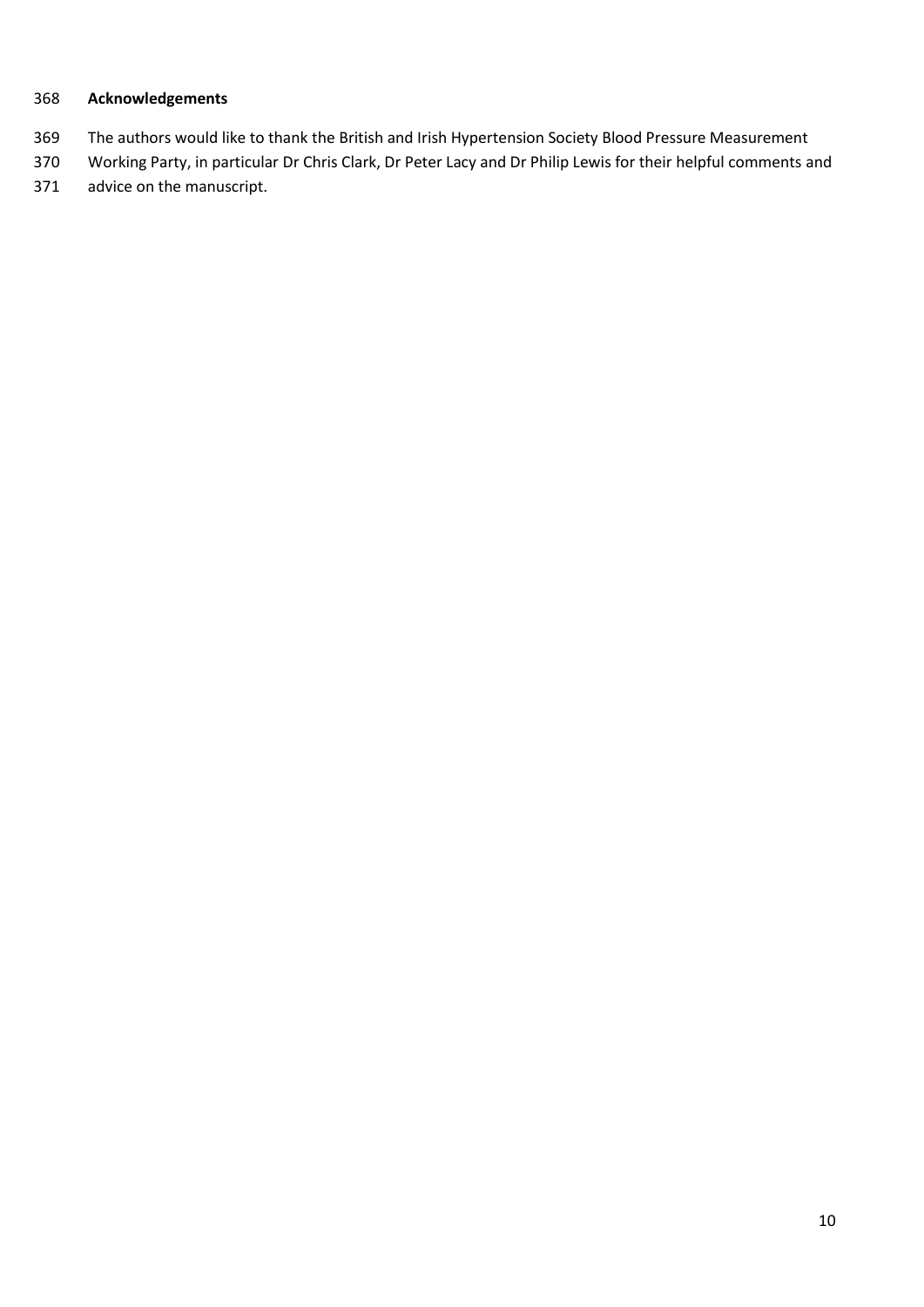#### **References**

 1. Whelton PK, Carey RM, Aronow WS, Casey DE, Jr., Collins KJ, Dennison Himmelfarb C *et al*: 2017 ACC/AHA/AAPA/ABC/ACPM/AGS/APhA/ASH/ASPC/NMA/PCNA Guideline for the Prevention, Detection, Evaluation, and Management of High Blood Pressure in Adults: A Report of the American College of Cardiology/American Heart Association Task Force on Clinical Practice Guidelines. *Journal of the American College of Cardiology* 2017.

 2. Hafner F, Froehlich H, Gary T, Tiesenhausen K, Scarpatetti M, Brodmann M: Blood pressure measurements in patients with Takayasu arteritis: a work of caution. *The Annals of thoracic surgery* 2012, **93**(4):1299-1301.

 3. Aboyans V, Kamineni A, Allison MA, McDermott MM, Crouse JR, Ni H *et al*: The epidemiology of subclavian stenosis and its association with markers of subclinical atherosclerosis: the Multi-Ethnic Study of Atherosclerosis (MESA). *Atherosclerosis* 2010, **211**(1):266-270.

 4. Cao K, Xu J, Sun H, Li P, Li J, Cheng X *et al*: The variability of ankle-arm blood pressure difference and ankle-brachial index in treated hypertensive patients. *Journal of the American Society of Hypertension : JASH* 2014, **8**(10):693-698.

 5. Gong Y, Cao KW, Xu JS, Li JX, Hong K, Cheng XS *et al*: Valuation of Normal Range of Ankle Systolic Blood Pressure in Subjects with Normal Arm Systolic Blood Pressure. *PloS one* 2015, **10**(6):e0122248.

 6. Moore C, Dobson A, Kinagi M, Dillon B: Comparison of blood pressure measured at the arm, ankle and calf. *Anaesthesia* 2008, **63**(12):1327-1331.

 7. Hietanen HJ, Paakkonen R, Salomaa V: Ankle blood pressure and pulse pressure as predictors of cerebrovascular morbidity and mortality in a prospective follow-up study. *Stroke research and treatment*  2011, **2010**:729391.

 8. Whiting PF, Rutjes AW, Westwood ME, Mallett S, Deeks JJ, Reitsma JB *et al*: QUADAS-2: a revised tool for the quality assessment of diagnostic accuracy studies. *Annals of internal medicine* 2011, **155**(8):529-536.

 9. Critical Appraisal Skills Programme (CASP): Cohort Study Checklist. In*.* <http://www.casp-uk.net/:> CASP UK; 2013.

 10. Freitas D, Toneti AN, Cesarino EJ, Desiderio VL, Pacca SdF, Godoy Sd *et al*: Cardiovascular risk in white coat hypertension: an evaluation of the ankle brachial index. *Journal of Vascular Nursing* 2014, **32**(2):38-45.

 11. Gardner AW, Montgomery PS: Comparison of three blood pressure methods used for determining ankle/brachial index in patients with intermittent claudication. *Angiology* 1998, **49**(9):723-728.

 12. Maldonado J, Pereira T, Resende M, Simoes D, Carvalho M: Usefulness of the ankle-brachial index in assessing vascular function in normal individuals. *Revista Portuguesa de Cardiologia* 2008, **27**(4):465-476.

 13. Martins D, Pimenta G, Constantino L, Santos T, Rosendo I, Matias C *et al*: Ankle-brachial index according to pulse pressure and microalbuminuria in hypertensive patients: a prospective study in family medicine. *Revista Portuguesa de Cardiologia* 2010, **29**(5):751-764.

 14. Weatherley BD, Chambless LE, Heiss G, Catellier DJ, Ellison CR: The reliability of the ankle-brachial index in the Atherosclerosis Risk in Communities (ARIC) study and the NHLBI Family Heart Study (FHS). *BMC Cardiovascular Disorders* 2006, **6**:7.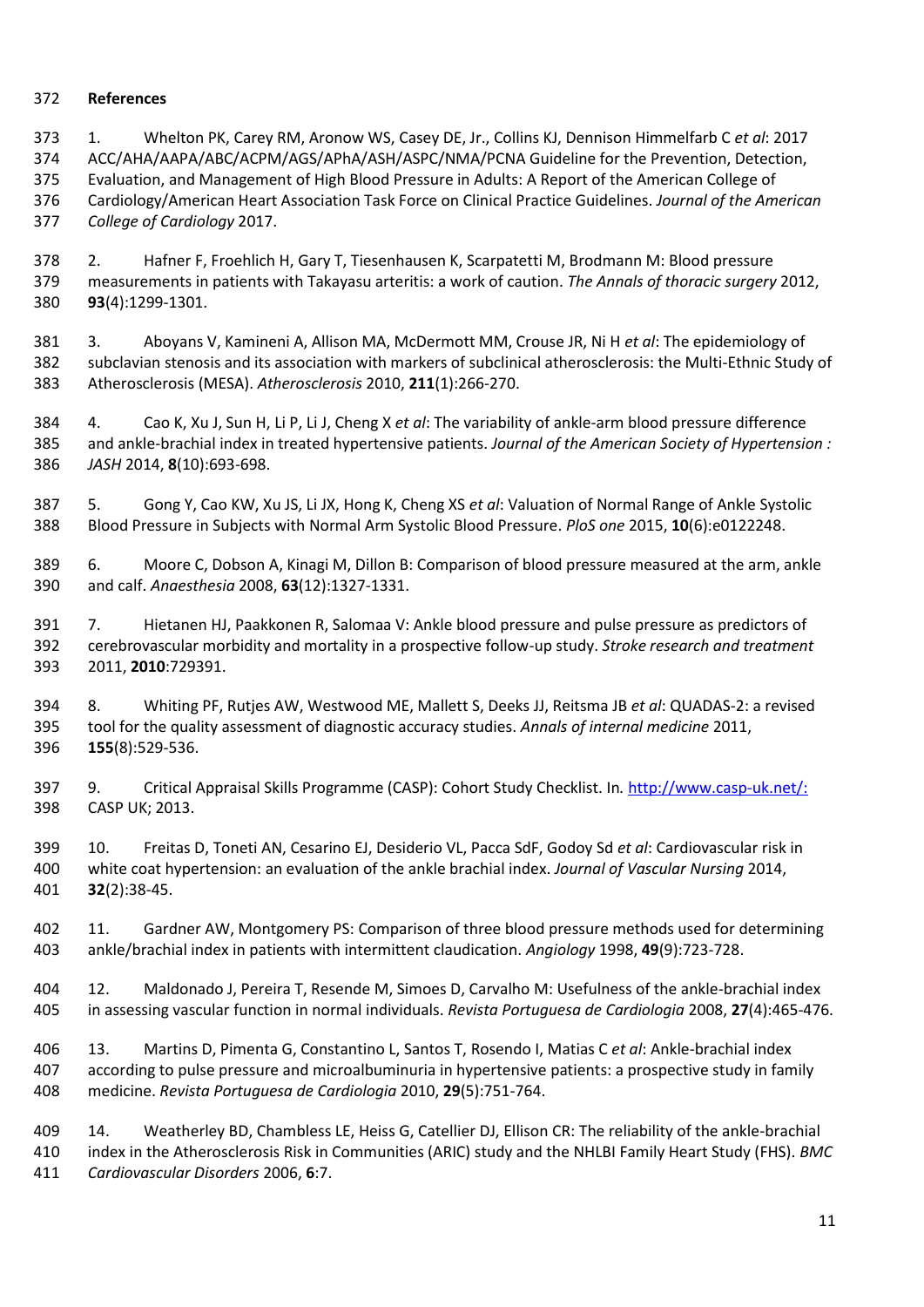15. Bell G, Nielsen PE, Lassen NA, Wolfson B: Indirect measurement of systolic blood pressure in the lower limb using a mercury in rubber strain gauge. *Cardiovascular Research* 1973, **7**(2):282-289.

 16. Engvall J, Nylander E, Wranne B: Arm and ankle blood pressure response to treadmill exercise in normal people. *Clinical Physiology* 1989, **9**(6):517-524.

 17. Engvall J, Sonnhag C, Nylander E, Stenport G, Karlsson E, Wranne B: Arm-ankle systolic blood pressure difference at rest and after exercise in the assessment of aortic coarctation. *British Heart Journal* 1995, **73**(3):270-276.

 18. Lee BY, Campbell JS, Berkowitz P: The correlation of ankle oscillometric blood pressures and segmental pulse volumes to Doppler systolic pressures in arterial occlusive disease. *Journal of Vascular Surgery* 1996, **23**(1):116-122.

 19. Siggaard-Andersen J, Ulrich J, Engell HC, Petersen FB: Blood pressure measurements of the lower limb. Arterial occlusions in the calf determined by plethysmographic blood pressure measurements in the thigh and at the ankle. *Angiology* 1972, **23**(6):350-357.

 20. Sheng C-S, Liu M, Zeng W-F, Huang Q-F, Li Y, Wang J-G: Four-limb blood pressure as predictors of mortality in elderly Chinese. *Hypertension* 2013, **61**(6):1155-1160.

 21. National Clinical Guideline Centre: Hypertension: clinical management of primary hypertension in adults; Clinical guideline 127. In*.* London: Royal College of Physicians (UK); 2011.

 22. Ettehad D, Emdin CA, Kiran A, Anderson SG, Callender T, Emberson J *et al*: Blood pressure lowering for prevention of cardiovascular disease and death: a systematic review and meta-analysis. *Lancet* 2016, **387**(10022):957-967.

 23. Lacruz ME, Kluttig A, Kuss O, Tiller D, Medenwald D, Nuding S *et al*: Short-term blood pressure variability - variation between arm side, body position and successive measurements: a population-based cohort study. *BMC Cardiovasc Disord* 2017, **17**(1):31.

 24. Netea RT, Smits P, Lenders JW, Thien T: Does it matter whether blood pressure measurements are taken with subjects sitting or supine? *J Hypertens* 1998, **16**(3):263-268.

 25. Wei TM, Lu LC, Ye XL, Li S, Wang LX: Difference in blood pressure between supine and sitting positions in diabetic and non-diabetic subjects. *Medical science monitor : international medical journal of experimental and clinical research* 2009, **15**(3):Cr123-127.

 26. Netea RT, Lenders JW, Smits P, Thien T: Both body and arm position significantly influence blood pressure measurement. *J Hum Hypertens* 2003, **17**(7):459-462.

 27. Allison RD, Barnes RN, Hayward RH: Diagnostic aids in the management of the vascular patient. *Angiology* 1973, **24**(2):94-106.

 28. Arveschoug AK, Vammen B, Yoshinaka E, Sorensen D, Jodal L, Brochner-Mortensen J: Reference data for distal blood pressure in healthy elderly and middle-aged individuals measured with the strain gauge technique. Part I: resting distal blood pressure. *Scandinavian Journal of Clinical & Laboratory Investigation* 2008, **68**(3):249-253.

 29. Atsma F, Bartelink M-LEL, Grobbee DE, van der Schouw YT: Best reproducibility of the ankle-arm index was calculated using Doppler and dividing highest ankle pressure by highest arm pressure. *Journal of Clinical Epidemiology* 2005, **58**(12):1282-1288.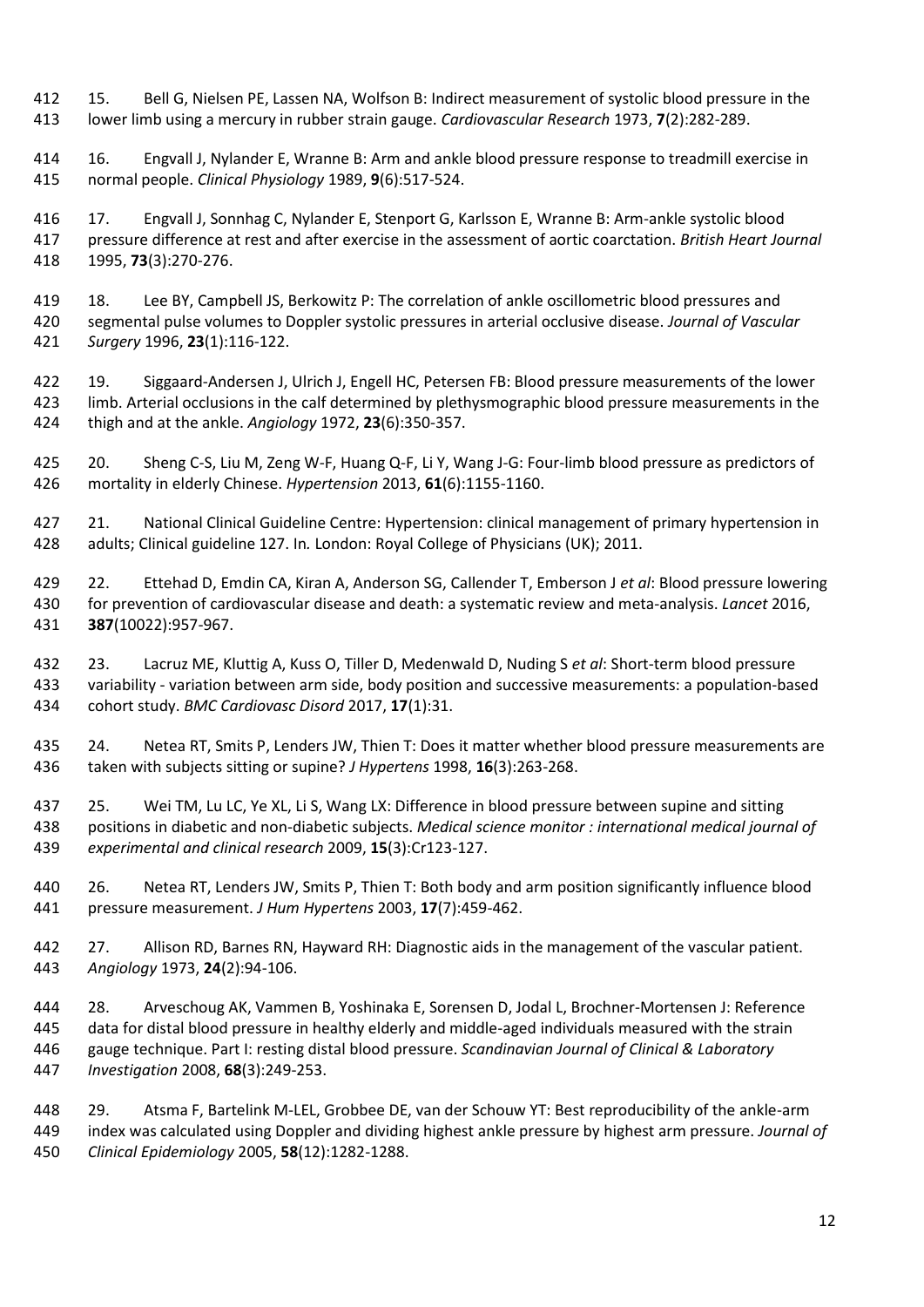30. Banner TE, Gravenstein JS: Comparative effects of cuff size and tightness of fit on accuracy of blood pressure measurements. *Journal of Clinical Monitoring* 1991, **7**(4):281-284.

 31. Barani J, Nilsson JA, Mattiasson I, Lindblad B, Gottsater A: Inflammatory mediators are associated with 1-year mortality in critical limb ischemia. *Journal of Vascular Surgery* 2005, **42**(1):75-80.

 32. Bollinger A, Barras JP, Mahler F: Measurement of foot artery blood pressure by micromanometry in normal subjects and in patients with arterial occlusive disease. *Circulation* 1976, **53**(3):506-512.

 33. Gemignani T, Azevedo RC, Higa CM, Coelho OR, Matos-Souza JR, Nadruz W, Jr.: Increased popliteal circumferential wall tension induced by orthostatic body posture is associated with local atherosclerotic plaques. *Atherosclerosis* 2012, **224**(1):118-122.

 34. Gemignani T, Matos-Souza JR, Franchini KG, Nadruz W, Jr.: Leg blood pressure measured in orthostatic posture is associated with left ventricular mass in normotensive subjects. *American Journal of Hypertension* 2012, **25**(10):1083-1087.

 35. Goldstein LN, Wells M, Sliwa K: Blood pressure measurements in the ankle are not equivalent to blood pressure measurements in the arm. *South African Medical Journal* 2014, **104**(12):869-873.

 36. Goldthorp SL, Cameron A, Asbury AJ: Dinamap arm and thigh arterial pressure measurement. *Anaesthesia* 1986, **41**(10):1032-1035.

 37. Grenon SM, Mateus J, Hsiang Y, Sidhu R, Young L, Gagnon J: Use of Short-Radius Centrifugation to Augment Ankle-Brachial Indices. *Journal of Investigative Medicine* 2009, **57**(5):640-644.

 38. Instebo A, Norgard G, Helgheim V, Roksund OD, Segadal L, Greve G: Exercise capacity in young adults with hypertension and systolic blood pressure difference between right arm and leg after repair of coarctation of the aorta. *European Journal of Applied Physiology* 2004, **93**(1-2):116-123.

472 39. Koay CK, Chin MK: Indirect ankle, brachial and direct intra-arterial blood pressure measurements. *Singapore Medical Journal* 1985, **26**(3):283-288.

 40. Lee JH, Kim J-M, Ahn KR, Kim CS, Kang KS, Chung JH *et al*: Study for the discrepancy of arterial blood pressure in accordance with method, age, body part of measurement during general anesthesia using sevoflurane. *Korean Journal of Anesthesiology* 2011, **60**(5):323-328.

 41. Malhotra A, Cohen D, Syms C, Townsend RR: Blood pressure changes in the leg on standing. *Journal of Clinical Hypertension* 2002, **4**(5):350-354.

 42. Oguanobi NI, Onwubere BJC, Ibegbulam OG, Ike SO, Ejim EC, Agwu O: An evaluation of ankle- brachial blood pressure index in adult Nigerians with sickle cell anaemia. *Cardiovascular Journal of Africa*  2012, **23**(1):37-39.

 43. Okada H, Fukui M, Tanaka M, Matsumoto S, Mineoka Y, Nakanishi N *et al*: A difference in systolic blood pressure between arms and between lower limbs is a novel risk marker for diabetic nephropathy in patients with type 2 diabetes. *Hypertension Research - Clinical & Experimental* 2013, **36**(5):403-407.

 44. Pan C-R, Staessen JA, Li Y, Wang J-G: Comparison of three measures of the ankle-brachial blood pressure index in a general population. *Hypertension Research - Clinical & Experimental* 2007, **30**(6):555- 561.

 45. Quong WL, Fung ATH, Yu RY, Hsiang YNH: Reassessing the normal toe-brachial index in young healthy adults. *Journal of Vascular Surgery* 2016, **63**(3):652-656.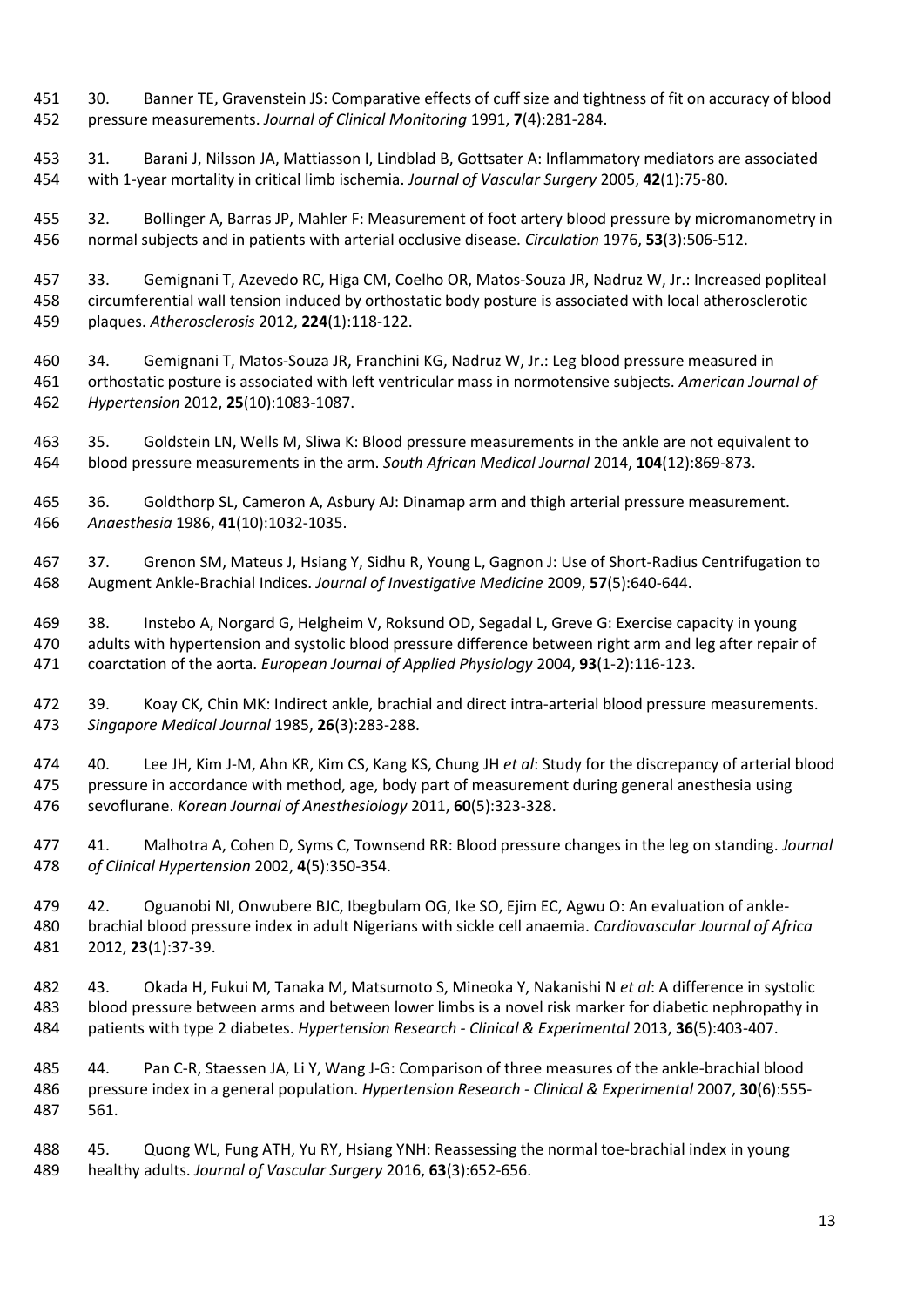- 46. Rahiala E, Tikanoja T: Suspicion of aortic coarctation in an outpatient clinic: how should blood pressure measurements be performed? In: *Clinical physiology (Oxford, England).* vol. 21; 2001: 100-104.
- 47. Richart T, Kuznetsova T, Wizner B, Struijker-Boudier HA, Staessen JA: Validation of automated oscillometric versus manual measurement of the ankle-brachial index. *Hypertension Research* 2009, **32**(10):884-888.
- 48. Sahli D, Eliasson B, Svensson M, Blohme G, Eliasson M, Samuelsson P *et al*: Assessment of toe blood pressure is an effective screening method to identify diabetes patients with lower extremity arterial disease. *Angiology* 2004, **55**(6):641-651.
- 49. Sareen P, Saxena K, Sareen B, Taneja B: Comparison of arm and calf blood pressure. *Indian Journal of Anaesthesia* 2012, **56**(1):83-85.
- 50. Su YJ, Lai YC, Chen CC, Tang LM, Chang WH, Chang KS: Inter-arm and inter-leg systolic blood pressure differences in aortic dissection. *International Journal of Gerontology* 2007, **1**(4):153-156.
- 51. Swan L, Goyal S, Hsia C, Hechter S, Webb G, Gatzoulis MA: Exercise systolic blood pressures are of questionable value in the assessment of the adult with a previous coarctation repair. *Heart* 2003, **89**(2):189-192.
- 52. Thulesius O: Systemic and ankle blood pressure before and after exercise in patients with arterial insufficiency. *Angiology* 1978, **29**(5):374-378.
- 53. Vriend JWJ, Zwinderman AH, de Groot E, Kastelein JJP, Bouma BJ, Mulder BJM: Predictive value of mild, residual descending aortic narrowing for blood pressure and vascular damage in patients after repair of aortic coarctation. *European Heart Journal* 2005, **26**(1):84-90.
- 54. Wilkes JM, DiPalma JA: Brachial blood pressure monitoring versus ankle monitoring during colonoscopy. *Southern Medical Journal* 2004, **97**(10):939-941.
- 55. Williamson OK: Comparative Systolic Blood-Pressure Readings in the Arm and Leg in Aortic Incompetence. *British Medical Journal* 1921, **1**(3151):734-736.
- 56. Yeragani VK, Kumar R, Bar KJ, Chokka P, Tancer M: Exaggerated differences in pulse wave velocity between left and right sides among patients with anxiety disorders and cardiovascular disease. *Psychosomatic Medicine* 2007, **69**(8):717-722.
-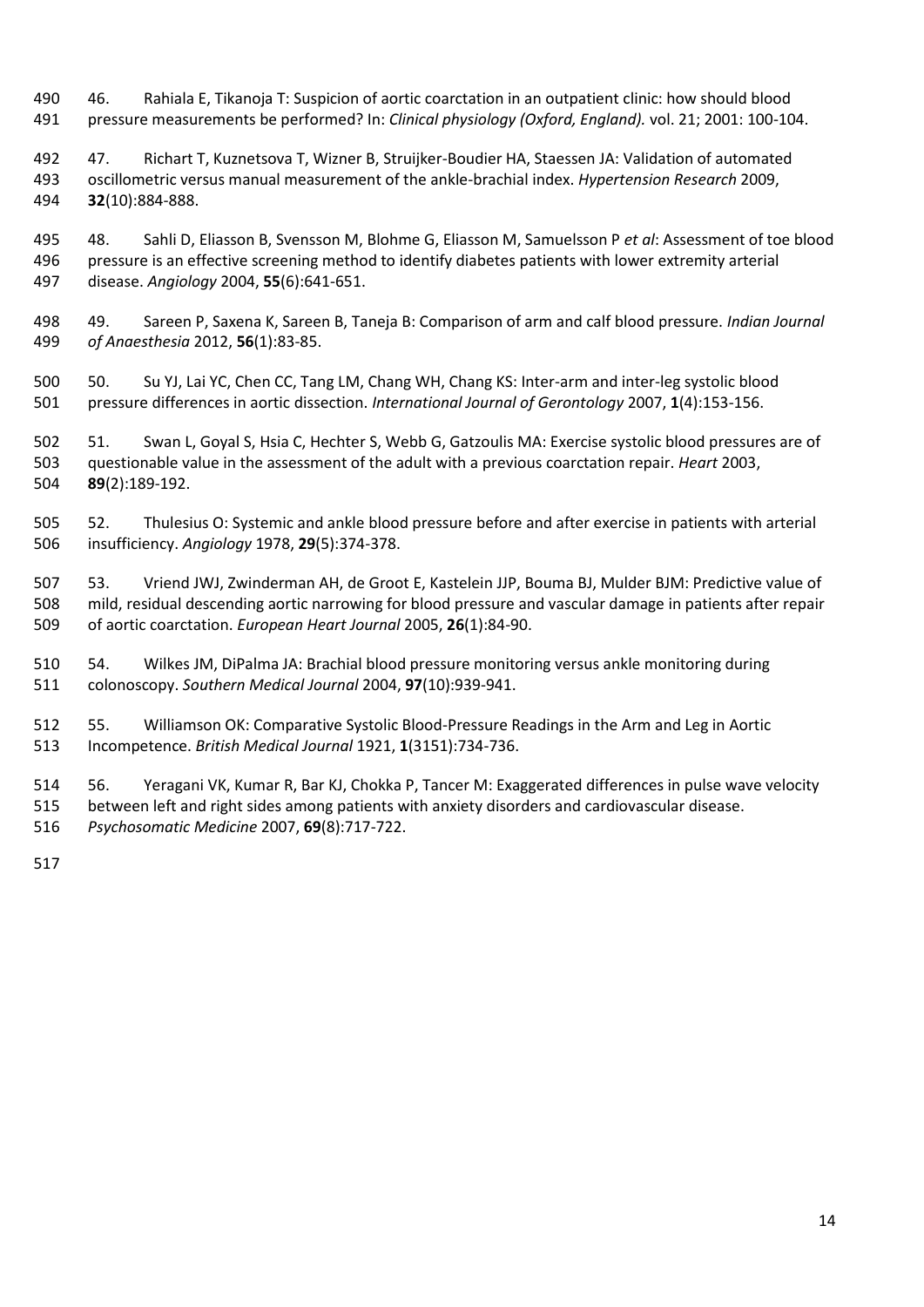#### **Tables**

#### **Table 1**. Participant characteristics in included studies

| Author/Year (sub-population)                           | Total pop. | Gender (n,               | Age (years,    | Hypertensive   | Anithypertensive  | History of     | Diabetes (n, | <b>CKD</b>               | BMI ( $\text{kg/m}^2$ ,  | ABI    |
|--------------------------------------------------------|------------|--------------------------|----------------|----------------|-------------------|----------------|--------------|--------------------------|--------------------------|--------|
|                                                        | (n)        | % female)                | mean $\pm$ sd) | (n, %)         | medication (n, %) | CVD (n, %)     | %)           | (n, %)                   | mean $\pm$ sd)           | (mean) |
| Allison 1973 (SVD)[27]                                 | 78         |                          | $55 \pm 14$    |                |                   |                | $\sim$       |                          |                          | 0.81   |
| Allison 1973 (VOD)[27]                                 | 22         |                          | $54 \pm 19$    |                | $\sim$            | 22 (100%)      |              |                          |                          | 0.73   |
| Arveschoug 2008 (Middle aged patients)[28]             | 14         | 12 (86%)                 | 51             | $0(0\%)$       | $0(0\%)$          | $0(0\%)$       | $0(0\%)$     |                          |                          | 1.22   |
| Arveschoug 2008 (Elderly patients)[28]                 | 31         | 25 (81%)                 | 71             | 0(0%)          | 0(0%)             | $0(0\%)$       | 0(0%)        |                          | $\overline{\phantom{a}}$ | 1.17   |
| Atsma 2005[29]                                         | 320        | 320 (100%)               | $66 \pm 6$     | 110 (34%)      |                   | 3(1%)          | 23 (7%)      |                          |                          | $\sim$ |
| Banner 1991[30]                                        | 6          | $\overline{\phantom{a}}$ | $\sim$         |                |                   | $\blacksquare$ | $\sim$       |                          |                          | 1.21   |
| Barani 2005 <sup>[31]</sup>                            | 198        | 99 (50%)                 | $74 \pm 10$    | $\sim$         | $\sim$            | 198 (100)      | 100 (51%)    | $\sim$                   | $25.1 \pm 4.7$           | 0.30   |
| Bell 1973[15]                                          | 30         | $0(0\%)$                 | $(13-55)$      | 0(0%)          | 0(0%)             | $0(0\%)$       | $0(0\%)$     | 0(0%)                    |                          | $\sim$ |
| Bollinger 1976 (AOD - Intra-arterial readings)[32]     | 13         | 3(23%)                   | $58 \pm 15$    | $\sim$         |                   |                |              | $\overline{\phantom{a}}$ |                          | 0.67   |
| Bollinger 1976 (AOD - Indirect readings)[32]           | 11         | 3(27%)                   | $60 \pm 14$    |                |                   |                |              |                          |                          | 0.67   |
| Bollinger 1976 (Healthy - Intra-arterial readings)[32] | 13         | $0(0\%)$                 | $39 \pm 11$    |                |                   |                |              |                          |                          | 1.15   |
| Bollinger 1976 (Healthy - Indirect readings) [32]      | 3          | $0(0\%)$                 | $27 \pm 4$     |                |                   |                |              |                          |                          | 1.15   |
| Cao 2014[4]                                            | 414        | 214 (52%)                | $61 \pm 13$    | 414 (100%)     | 414 (100%)        |                |              |                          |                          | 1.11   |
| Engvall 1989[16]                                       | 19         | 9 (47%)                  | 34             | $0(0\%)$       |                   | $0(0\%)$       |              |                          |                          | 1.18   |
| Engvall 1995[17]                                       | 22         | 9(41%)                   | 33             | 22 (100%)      |                   |                |              |                          |                          | $\sim$ |
| Freitas 2014 (Normotensives)[10]                       | 50         | 47 (94%)                 | $41 \pm 2$     | 0(0%)          |                   |                | $0(0\%)$     | $\sim$                   | $28.1 \pm 0.76$          | 1.15   |
| Freitas 2014 (Hypertensives)[10]                       | 50         | 37 (74%)                 | $58 \pm 2$     | 50 (100%)      |                   |                | $0(0\%)$     | $\sim$                   | $31.7 \pm 1.1$           | 1.12   |
| Freitas 2014 (White coat hypertensives)[10]            | 35         | 30 (86%)                 | $54 \pm 3$     | 35 (100%)      |                   |                | 0(0%)        | $\blacksquare$           | $30.6 \pm 1.2$           | 1.13   |
| Gardner 1998[11]                                       | 50         | 3(6%)                    | $69 \pm 7$     | 29 (58%)       | $\sim$            | 50 (100%)      | 11 (22%)     | $\sim$                   | $27.6 \pm 4.3$           | 0.67   |
| Gemignani 2012a[33]                                    | 197        | 117 (59%)                | $52 \pm 1$     | 75 (38%)       |                   |                | 28 (14%)     | $\sim$                   | $26.4 \pm 0.3$           | $\sim$ |
| Gemignani 2012b <sup>[34]</sup>                        | 130        | 77 (59%)                 | $34 \pm 1$     |                | 0(0%)             |                |              | $\overline{\phantom{a}}$ | $24.8 \pm 0.4$           |        |
| Goldstein 2014[35]                                     | 201        | 63 (31%)                 | 34             |                |                   | $0(0\%)$       | $0(0\%)$     | $\blacksquare$           | 25.6                     | 1.11   |
| Goldthorp 1986[36]                                     | 30         |                          | $(23-76)$      |                |                   |                |              |                          |                          |        |
| Gong 2015[5]                                           | 948        |                          | $48 \pm 19$    | $0(0\%)$       |                   | $0(0\%)$       | $0(0\%)$     | $\sim$                   | $22.9 \pm 3.5$           | 1.15   |
| Grenon 2009[37]                                        | 12         | 4 (33%)                  | $26 \pm 1$     | 0(0%)          | 0(0%)             | $0(0\%)$       | $0(0\%)$     | $0(0\%)$                 | 22.3                     | 1.17   |
| Instebo 2004 (Arm-leg difference <1 mmHg)[38]          | 13         | 6 (46%)                  | $26 \pm 7$     | $0(0\%)$       |                   |                |              |                          | 22.4                     |        |
| Instebo 2004 (Arm-leg difference 1-20 mmHg)[38]        | 12         | 5 (42%)                  | $24 \pm 9$     | 12 (100%)      |                   |                |              |                          | 22.9                     |        |
| Instebo 2004 (Arm-leg difference >20 mmHg)[38]         | 16         | 5(31%)                   | $24 \pm 7$     | 16 (100%)      |                   |                |              |                          | 24                       |        |
| Koay 1985[39]                                          | 15         | 5 (33%)                  | 45             |                |                   |                |              |                          | $\sim$                   | 1.11   |
| Lee 1996[18]                                           | 110        | 1(1%)                    | 69             | $\blacksquare$ |                   | 30 (27%)       | 53 (48%)     |                          |                          | 0.92   |
| Lee 2011[40]                                           | 60         | 25 (42%)                 | 43 (20-78)     | $0(0\%)$       | $0(0\%)$          | $0(0\%)$       | $0(0\%)$     | $\overline{\phantom{a}}$ |                          | 1.14   |
| Maldonado 2008[12]                                     | 224        | $0(0\%)$                 | $17.1 \pm 5.6$ | $0(0\%)$       | 0(0%)             | $0(0\%)$       | $0(0\%)$     | 0(0%)                    | $22.3 \pm 13.8$          | 1.18   |
| Malhotra 2002[41]                                      | 41         | 18 (44%)                 | $52 \pm 14$    | 19 (46%)       |                   | $\sim$         | $\sim$       | $\sim$                   | 25.1                     | 1.72   |
| Martins 2010[13]                                       | 75         | 36 (48%)                 | $60 \pm 10.2$  | 75 (100%)      | >50 (>50%)        |                | 20 (27%)     | 0(0%)                    | $29.8 \pm 4.9$           | 1.20   |
| Moore 2008[6]                                          | 100        | 65 (65%)                 | $(20 - 64)$    | $0(0\%)$       | 0(0%)             | $0(0\%)$       |              | $\overline{\phantom{a}}$ |                          |        |
| Oguanobi 2012 (Sickle cell anaemia patients)[42]       | 62         | 31 (50%)                 | $28.3 \pm 5.6$ |                |                   |                |              |                          | $20.5 \pm 2.7$           | 0.88   |
| Oguanobi 2012 (Healthy controls)[42]                   | 62         | 31 (50%)                 | $28.4 \pm 5.9$ |                |                   |                |              |                          | $23.9 \pm 3.2$           | 1.03   |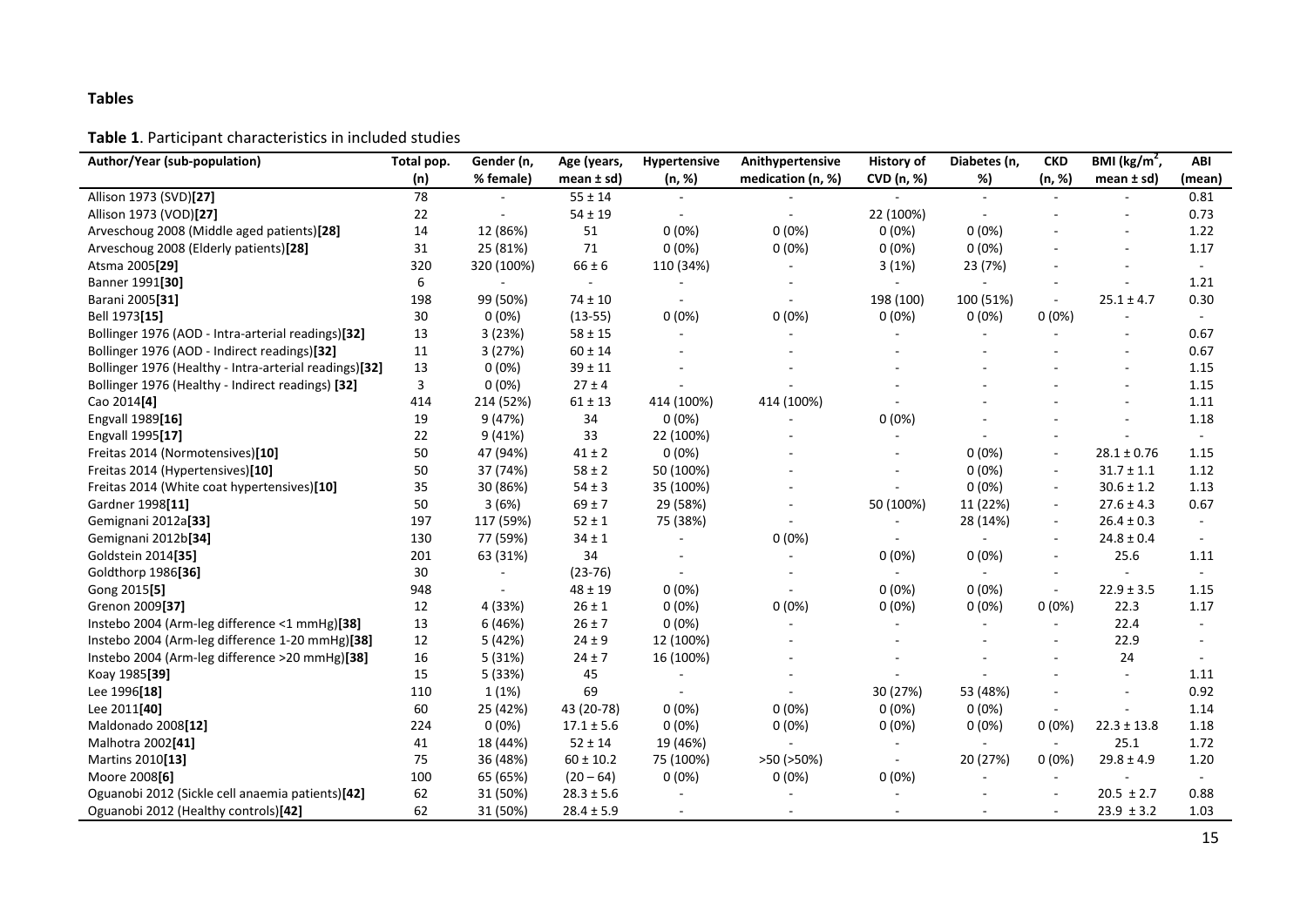| Okada 2013[43]                                | 314   | 121 (39%)   | $66.2 \pm 8.5$  |           | 183 (58%)   |           | 314 (100%)               | $\overline{\phantom{a}}$ | $23.6 \pm 3.7$           | 1.11 |
|-----------------------------------------------|-------|-------------|-----------------|-----------|-------------|-----------|--------------------------|--------------------------|--------------------------|------|
| Pan 2007[44]                                  | 946   | 481 (51%)   | 44.9            | 274 (29%) | 61 (6.5%)   |           |                          | $\overline{\phantom{a}}$ | 22.1                     |      |
| Quong 2016 <sup>[45]</sup>                    | 73    | 31 (42%)    | $24.3 \pm 2.0$  |           |             |           |                          |                          | 21.9                     | 1.09 |
| Rahiala 2001 <sup>[46]</sup>                  | 20    | 20 (100%)   | $18.8 \pm 0.9$  |           |             |           |                          | $\sim$                   | $\overline{\phantom{a}}$ | 1.10 |
| Richart 2009[47]                              | 105   | 55 (52%)    | 56.5            | 26 (25%)  |             |           |                          | $\sim$                   | 26.2                     | 1.13 |
| Sahli 2004[48]                                | 437   | 199 (46%)   | 54              | 87 (20%)  |             |           | 300 (69%)                | $\overline{\phantom{a}}$ | 25.5                     |      |
| Sareen 2012[49]                               | 250   |             |                 |           |             |           |                          |                          |                          |      |
| Sheng 2013 <sup>[20]</sup>                    | 3,133 | 1,750 (56%) | 69              |           | 1,215 (39%) |           | 285 (9%)                 | $\overline{\phantom{a}}$ | 23.6                     |      |
| Siggaard-Andersen 1972[19]                    | 34    | 4 (12%)     | 55              |           |             |           |                          |                          |                          |      |
| Su 2007[50]                                   | 38    | 8(21%)      | $58.7 \pm 14$   | 27 (71%)  |             |           |                          |                          |                          |      |
| Swan 2003 (Coarctation patients)[51]          | 45    | 17 (38%)    | $29.8 \pm 11.0$ | 8 (18%)   | 8(18)       | 45 (100%) | $\overline{\phantom{a}}$ | $\sim$                   | $30.3 \pm 14.8$          |      |
| Swan 2003 (Controls)[51]                      | 33    | 13 (39%)    | 30.6            | $0(0\%)$  | $0(0\%)$    | $0(0\%)$  |                          | $\overline{\phantom{a}}$ | $31.6 \pm 12.6$          |      |
| Thulesius 1978 (Controls)[52]                 | 18    |             | 52              | $0(0\%)$  | $0(0\%)$    | $0(0\%)$  | $0(0\%)$                 |                          |                          |      |
| Thulesius 1978 (Patients with minor PAI)[52]  | 14    |             | 60              |           |             | 14 (100%) |                          |                          |                          |      |
| Thulesius 1978 (Patients with severe PAI)[52] | 58    |             | 60              |           |             | 14 (100%) |                          |                          |                          |      |
| Vriend 2005[53]                               | 73    | 30 (41%)    | 29.8            | 33 (45%)  | 9 (12%)     | 33 (45%)  |                          | $\overline{\phantom{a}}$ | $23.4 \pm 3.3$           |      |
| Weatherley 2006[14]                           | 119   | 70 (59%)    | $55.0 \pm 5.7$  | 43 (36)   |             |           | 13 (11%)                 | $\sim$                   | $27.0 \pm 4.78$          |      |
| Wilkes 2004[54]                               | 45    | 23 (51%)    | 55              | $0(0\%)$  | $0(0\%)$    |           |                          |                          | 27.3                     | 1.18 |
| Williamson 1921[55]                           | 15    | 1 (7%)      | $43.0 \pm 10.6$ |           |             | 15 (100%) |                          |                          |                          |      |
| Yeragani 2007 (Controls)[56]                  | 22    | 7 (32%)     | $47 \pm 15$     | $0(0\%)$  | $0(0\%)$    | $0(0\%)$  |                          |                          | 24                       | 1.06 |
| Yeragani 2007 (Participants with anxiety)[56] | 26    | 7 (27%)     | $44 \pm 13$     | $0(0\%)$  | $0(0\%)$    | $0(0\%)$  |                          |                          | 26                       | 1.07 |
| Yeragani 2007 (Patients with CVD)[56]         | 72    | 19 (26%)    | $59 \pm 13$     | 21 (29%)  | 7 (10%)     | 72 (100%) |                          |                          | 27                       | 1.07 |

CVD=cardiovascular disease; CKD=chronic kidney disease; BMI=body mass index; ABI=Ankle-brachial index; SVD=small vessel disease; VOD=vascular occlusive

disease; AOD=arterial occlusive disease; PAI=peripheral arterial insufficiency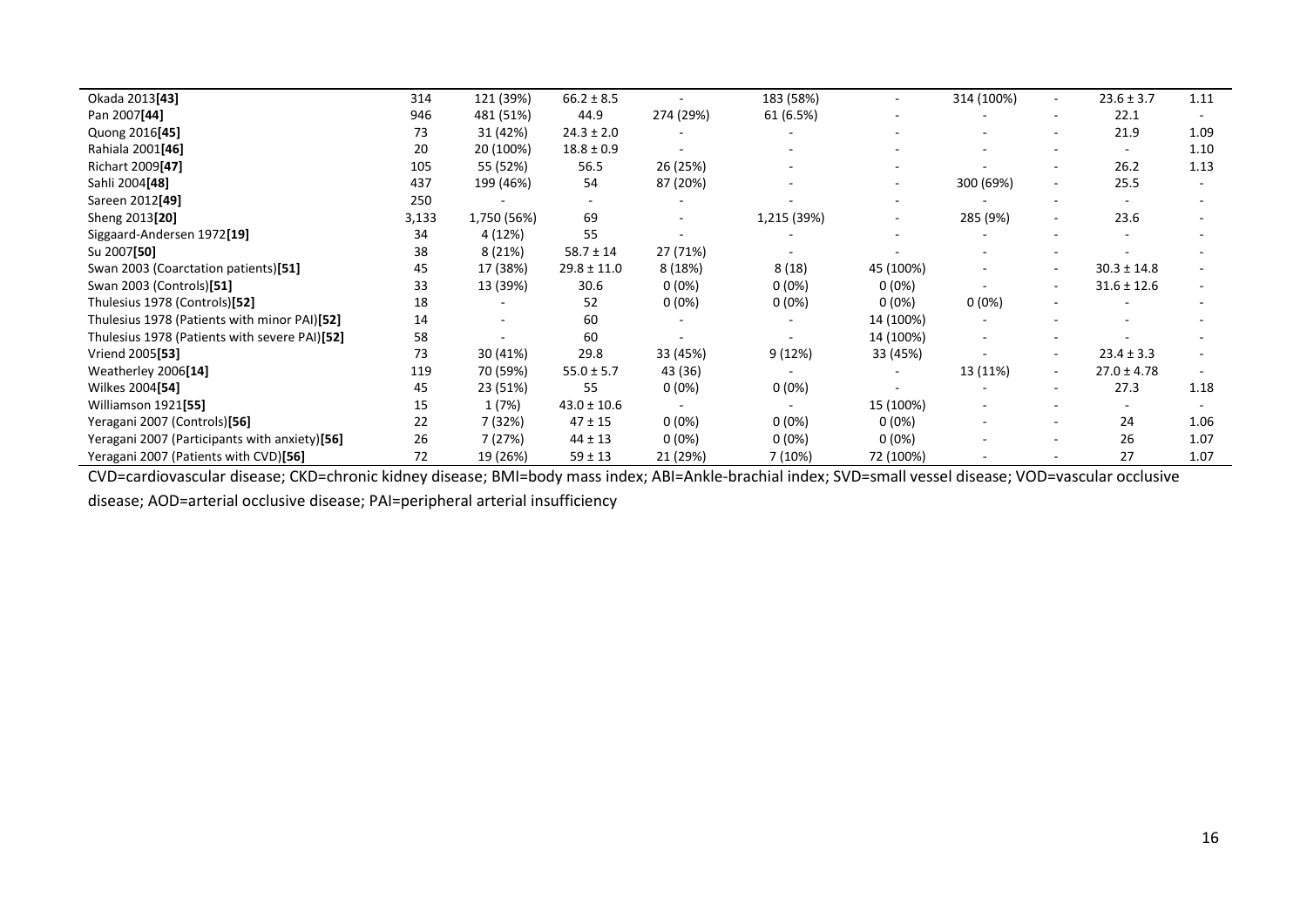| <b>Author</b>              | <b>Patient selection</b>                     |                                                     |                                                                       | <b>Outcome</b><br>measurement                         | <b>Analysis</b>                                                     | Confounding                                              | Overall<br>quality |  |
|----------------------------|----------------------------------------------|-----------------------------------------------------|-----------------------------------------------------------------------|-------------------------------------------------------|---------------------------------------------------------------------|----------------------------------------------------------|--------------------|--|
|                            | Was selection<br>of patients<br>appropriate? | Did the study avoid<br>inappropriate<br>exclusions? | Was the study sample<br>representative of the<br>intended population? | Is the outcome<br>variable measured<br>appropriately? | Was the arm-leg BP<br>difference the primary<br>focus of the study? | Were all important<br>confounding factors<br>identified? | rating*            |  |
| Allison 1973[27]           | Unclear                                      | Unclear                                             | Unclear                                                               | Yes                                                   | Yes                                                                 | Unclear                                                  | Low                |  |
| Arveschoug 2008[28]        | Unclear                                      | Yes                                                 | Yes                                                                   | Yes                                                   | Yes                                                                 | Yes                                                      | High               |  |
| Atsma 2005[29]             | Unclear                                      | Yes                                                 | Unclear                                                               | Yes                                                   | Yes                                                                 | Yes                                                      | High               |  |
| Banner 1991[30]            | Unclear                                      | Unclear                                             | Unclear                                                               | Yes                                                   | No                                                                  | Unclear                                                  | Low                |  |
| Barani 2005[31]            | Yes                                          | Yes                                                 | Yes                                                                   | Unclear                                               | No                                                                  | Yes                                                      | High               |  |
| Bell 1973[15]              | Unclear                                      | No                                                  | No                                                                    | Yes                                                   | Yes                                                                 | Unclear                                                  | Low                |  |
| <b>Bollinger 1976[32]</b>  | Unclear                                      | Yes                                                 | Unclear                                                               | Yes                                                   | No                                                                  | Yes                                                      | Moderate           |  |
| Cao 2014[4]                | Yes                                          | No                                                  | Yes                                                                   | Yes                                                   | Yes                                                                 | Unclear                                                  | High               |  |
| Engvall 1989[16]           | Unclear                                      | Unclear                                             | Unclear                                                               | Yes                                                   | Yes                                                                 | Unclear                                                  | Low                |  |
| Engvall 1995[17]           | Unclear                                      | Unclear                                             | Unclear                                                               | Yes                                                   | Yes                                                                 | Unclear                                                  | Low                |  |
| Freitas 2014[10]           | No                                           | Yes                                                 | Unclear                                                               | Yes                                                   | No                                                                  | Yes                                                      | Moderate           |  |
| Gardner 1998[11]           | Unclear                                      | Yes                                                 | Unclear                                                               | Yes                                                   | No                                                                  | Yes                                                      | Moderate           |  |
| Gemignani 2012a[33]        | Unclear                                      | Yes                                                 | Unclear                                                               | Yes                                                   | No                                                                  | Yes                                                      | Moderate           |  |
| Gemignani 2012b[34]        | Unclear                                      | Yes                                                 | Unclear                                                               | Yes                                                   | Yes                                                                 | Yes                                                      | High               |  |
| Goldstein 2014[35]         | Unclear                                      | Yes                                                 | Unclear                                                               | Yes                                                   | Yes                                                                 | Yes                                                      | High               |  |
| Goldthorp 1986[36]         | Unclear                                      | Unclear                                             | Unclear                                                               | Yes                                                   | Yes                                                                 | Unclear                                                  | Low                |  |
| Gong 2015[5]               | Unclear                                      | Yes                                                 | Unclear                                                               | Yes                                                   | Yes                                                                 | Unclear                                                  | Moderate           |  |
| Grenon 2009[37]            | Unclear                                      | Yes                                                 | Unclear                                                               | Yes                                                   | Yes                                                                 | Yes                                                      | High               |  |
| Instebo 2004[38]           | Unclear                                      | Yes                                                 | Unclear                                                               | Yes                                                   | No                                                                  | No                                                       | Low                |  |
| Koay 1985[39]              | Yes                                          | Yes                                                 | Unclear                                                               | Yes                                                   | Yes                                                                 | Yes                                                      | High               |  |
| Lee 1996[18]               | Yes                                          | Unclear                                             | Yes                                                                   | Yes                                                   | No                                                                  | Unclear                                                  | Moderate           |  |
| Lee 2011[40]               | Unclear                                      | Yes                                                 | Unclear                                                               | Yes                                                   | No                                                                  | Yes                                                      | Moderate           |  |
| Maldonado 2008[12]         | Unclear                                      | Unclear                                             | Unclear                                                               | Yes                                                   | Yes                                                                 | Unclear                                                  | Low                |  |
| Malhotra 2002[41]          | Unclear                                      | Unclear                                             | Unclear                                                               | Yes                                                   | Yes                                                                 | Unclear                                                  | Low                |  |
| Martins 2010[13]           | Yes                                          | Yes                                                 | Yes                                                                   | Yes                                                   | No                                                                  | Yes                                                      | High               |  |
| Moore 2008 <sup>[6]</sup>  | Unclear                                      | Yes                                                 | Unclear                                                               | Yes                                                   | Yes                                                                 | Yes                                                      | High               |  |
| Oguanobi 2012[42]          | Unclear                                      | Unclear                                             | Unclear                                                               | Yes                                                   | Yes                                                                 | Unclear                                                  | Low                |  |
| Okada 2013[43]             | Yes                                          | Yes                                                 | Unclear                                                               | Yes                                                   | Yes                                                                 | Unclear                                                  | High               |  |
| Pan 2007[44]               | Yes                                          | Yes                                                 | Unclear                                                               | Yes                                                   | Yes                                                                 | Unclear                                                  | High               |  |
| Quong 2016 <sup>[45]</sup> | Unclear                                      | Yes                                                 | Unclear                                                               | Yes                                                   | Yes                                                                 | Unclear                                                  | Moderate           |  |
| Rahiala 2001[46]           | Unclear                                      | unclear                                             | Unclear                                                               | Yes                                                   | Yes                                                                 | Unclear                                                  | Low                |  |
| Richart 2009[47]           | Yes                                          | Unclear                                             | Unclear                                                               | Yes                                                   | Yes                                                                 | Unclear                                                  | Moderate           |  |

## **Table 2.** Methodological quality of included studies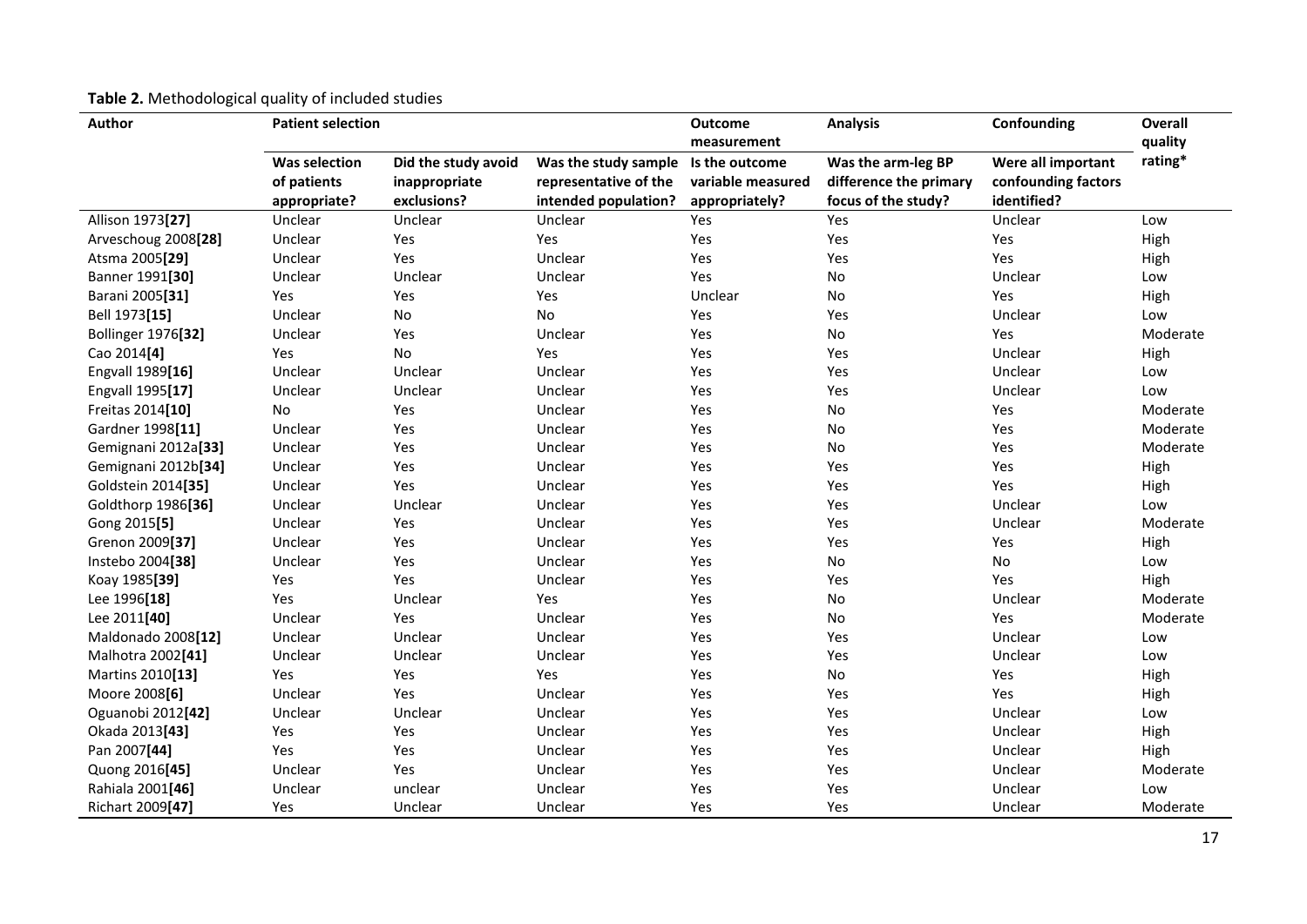| Sahli 2004[48]                 | Unclear | Yes     | Unclear | Yes     | Yes       | Yes       | High     |
|--------------------------------|---------|---------|---------|---------|-----------|-----------|----------|
| Sareen 2012 <sup>[49]</sup>    | Unclear | Yes     | Unclear | Yes     | Yes       | Yes       | High     |
| Sheng 2013 <sup>[20]</sup>     | Yes     | Yes     | Unclear | Yes     | Yes       | Yes       | High     |
| Siggaard-Andersen              | Unclear | Unclear | Unclear | Yes     | Yes       | Unclear   | Low      |
| 1972[19]                       |         |         |         |         |           |           |          |
| Su 2007[50]                    | Yes     | Yes     | Unclear | Unclear | Yes       | Yes       | High     |
| Swan 2003 <sup>[51]</sup>      | Yes     | Yes     | No      | Unclear | Yes       | Unclear   | Moderate |
| Thulesius 1978 <sup>[52]</sup> | Unclear | Unclear | Unclear | Unclear | Yes       | <b>No</b> | Low      |
| Vriend 2005 <sup>[53]</sup>    | Yes     | Unclear | Yes     | Unclear | Yes       | Yes       | High     |
| Weatherley 2006[14]            | No      | Unclear | Yes     | Yes     | Yes       | Unclear   | Moderate |
| Wilkes 2004[54]                | Yes     | No      | No      | Yes     | Yes       | Yes       | High     |
| Williamson 1921[55]            | Unclear | Unclear | Unclear | Unclear | Yes       | Unclear   | Low      |
| Yeragani 2007[56]              | Yes     | Yes     | Unclear | Unclear | <b>No</b> | Yes       | Moderate |

\*High quality = 4 or more quality domains present; Moderate = 3 quality domains present; low=2 or less quality domains present